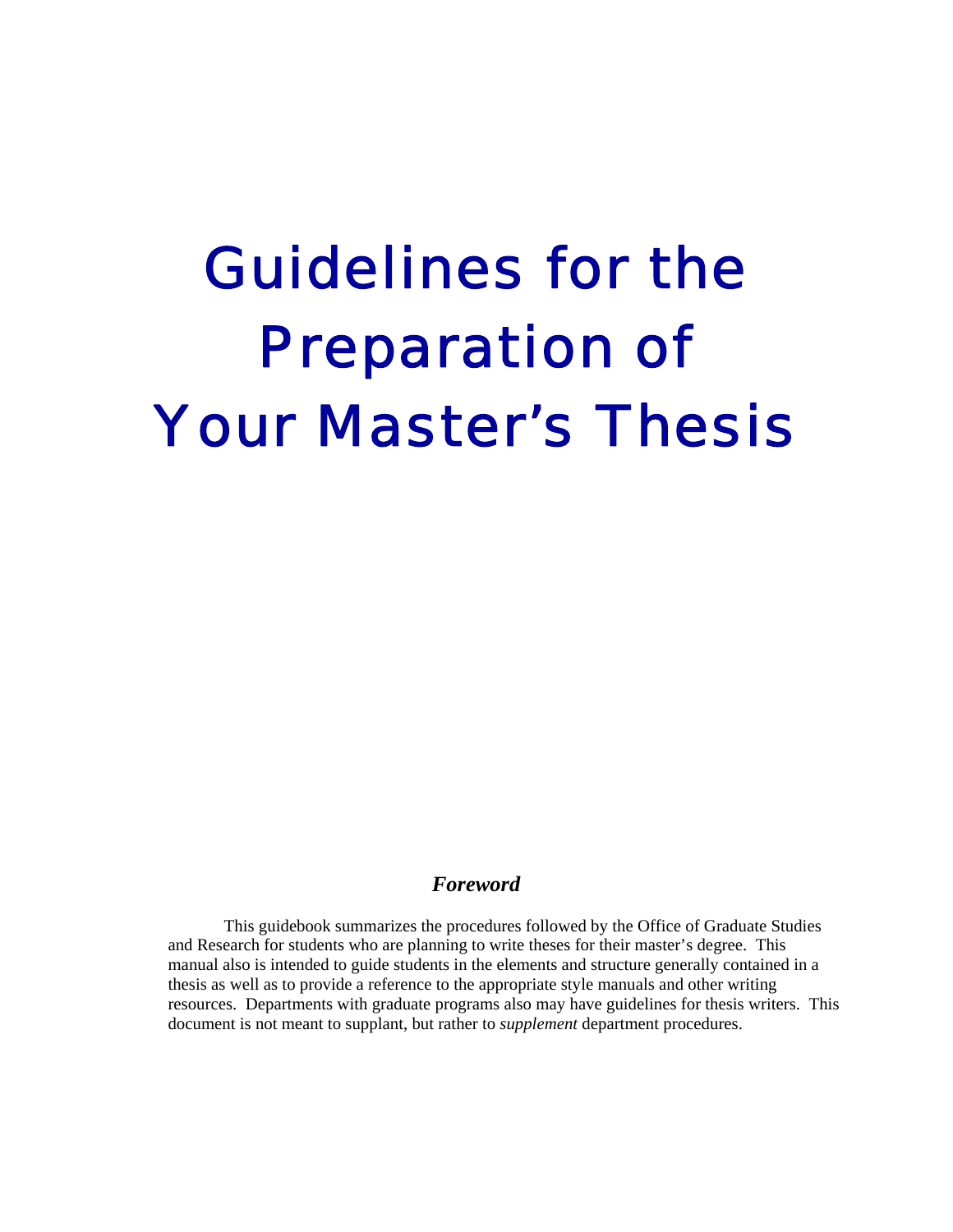## **Table of Contents**

| Section 1.3: Deciding on the content type of your thesis - two types of thesis:                |  |
|------------------------------------------------------------------------------------------------|--|
|                                                                                                |  |
|                                                                                                |  |
|                                                                                                |  |
|                                                                                                |  |
|                                                                                                |  |
|                                                                                                |  |
| Subsection 1.5.2 Thesis format check, thesis binding, depositing thesis copies, and electronic |  |
|                                                                                                |  |
| Section 2.1: Suggested timeline for qualitative master's degree in two years7                  |  |
|                                                                                                |  |
|                                                                                                |  |
| Subsection 2.2.2: Other Considerations for the Qualitative Thesis Proposal  9                  |  |
|                                                                                                |  |
| Subsection 2.2.4: General chapter-by-chapter guidelines for creative/qualitative thesis  10    |  |
|                                                                                                |  |
|                                                                                                |  |
|                                                                                                |  |
| Section 3.1: Suggested timeline for quantitative master's degree in two years 12               |  |
|                                                                                                |  |
|                                                                                                |  |
|                                                                                                |  |
|                                                                                                |  |
|                                                                                                |  |
|                                                                                                |  |
|                                                                                                |  |
| Chapter 4: Filing the Thesis: Academic Integrity Reminder, Copyright, and On-campus Filing .19 |  |
|                                                                                                |  |
|                                                                                                |  |
|                                                                                                |  |
| Section 5.1 Requirements from the UNK Graduate Admissions and Programs Office  22              |  |
|                                                                                                |  |
| Subsection 5.2.1 Online Resources - Style Manuals and Writing Guides 25                        |  |
|                                                                                                |  |
|                                                                                                |  |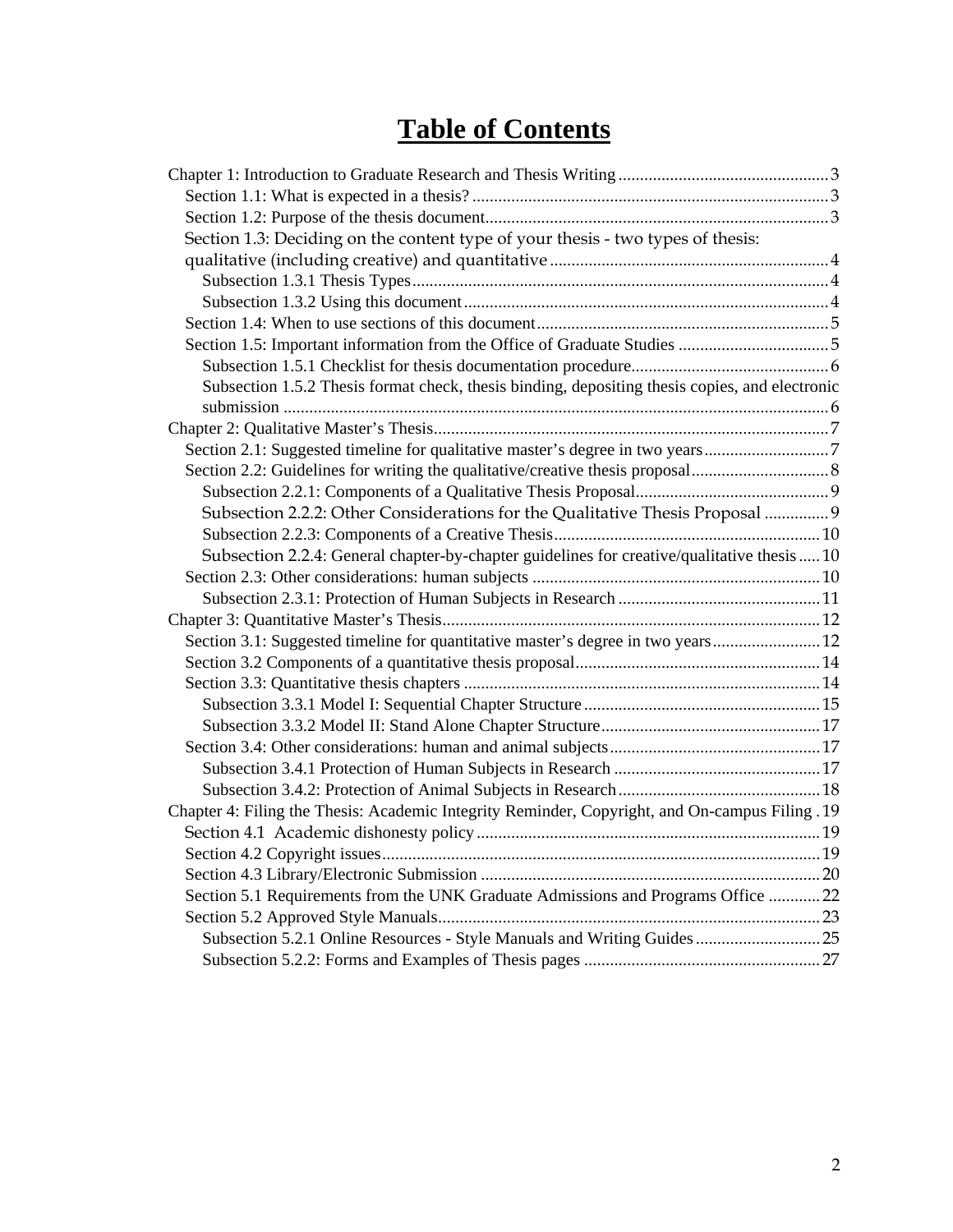## **Chapter 1: Introduction to Graduate Research and Thesis Writing**

#### *Section 1.1: What is expected in a thesis?*

Research is an essential component of graduate education. The thesis is often seen as the culmination of graduate work, and it is the formal product. However, the process requires the work of many people. The two crucial components of this work are the Major Advisor and Advisory Committee. These two components, interacting with a Master's student, create a significant professional experience and shape the degree work and resulting thesis. One of the most important aspects of graduate work is communication between the Major Advisor and the student. Methods, circumstances, and personalities vary and can make sufficient communication challenging. **Ultimately it is the student's responsibility for making adequate progress toward completion of his or her thesis and for producing high quality work**.

A Master's Thesis provides opportunities for students to plan, complete, interpret, and report research. Thesis projects must not have been published previously, and must be conducted and written under the supervision of a Graduate Faculty Major Advisor member and a Graduate Advisory Committee. The completion of a Master's Thesis constitutes six semester hours of credit.

Master's projects should be the result of work that is independently conducted, and that represents original research and critical analysis. The work should demonstrate the following from the student concerning the field of study:

- Awareness and understanding of important current work in the field
- Ability to plan a research activity
- Knowledge and motivation to carry out the planned research activity
- Ability to analyze the results of the research
- Ability to draw reasonable conclusions from the research
- Ability to complete a written description of the work in the form of a well-written, properly organized thesis
- Ability to complete a thesis with potential for presentation at and/or participation in professional meetings and/or publication in scholarly journals

#### *Section 1.2: Purpose of the thesis document*

The purpose of a thesis is the documentation of a student's scholarly activity in a formal structure that lends a relatively uniform appearance to work completed at the University of Nebraska at Kearney. The thesis structure is intended to facilitate the understanding of students' scholarly work by people unfamiliar with the specific work presented, but who are familiar with professional writing in general. Also the thesis structure is intended to aid students in the preparation of manuscripts from their scholarly work.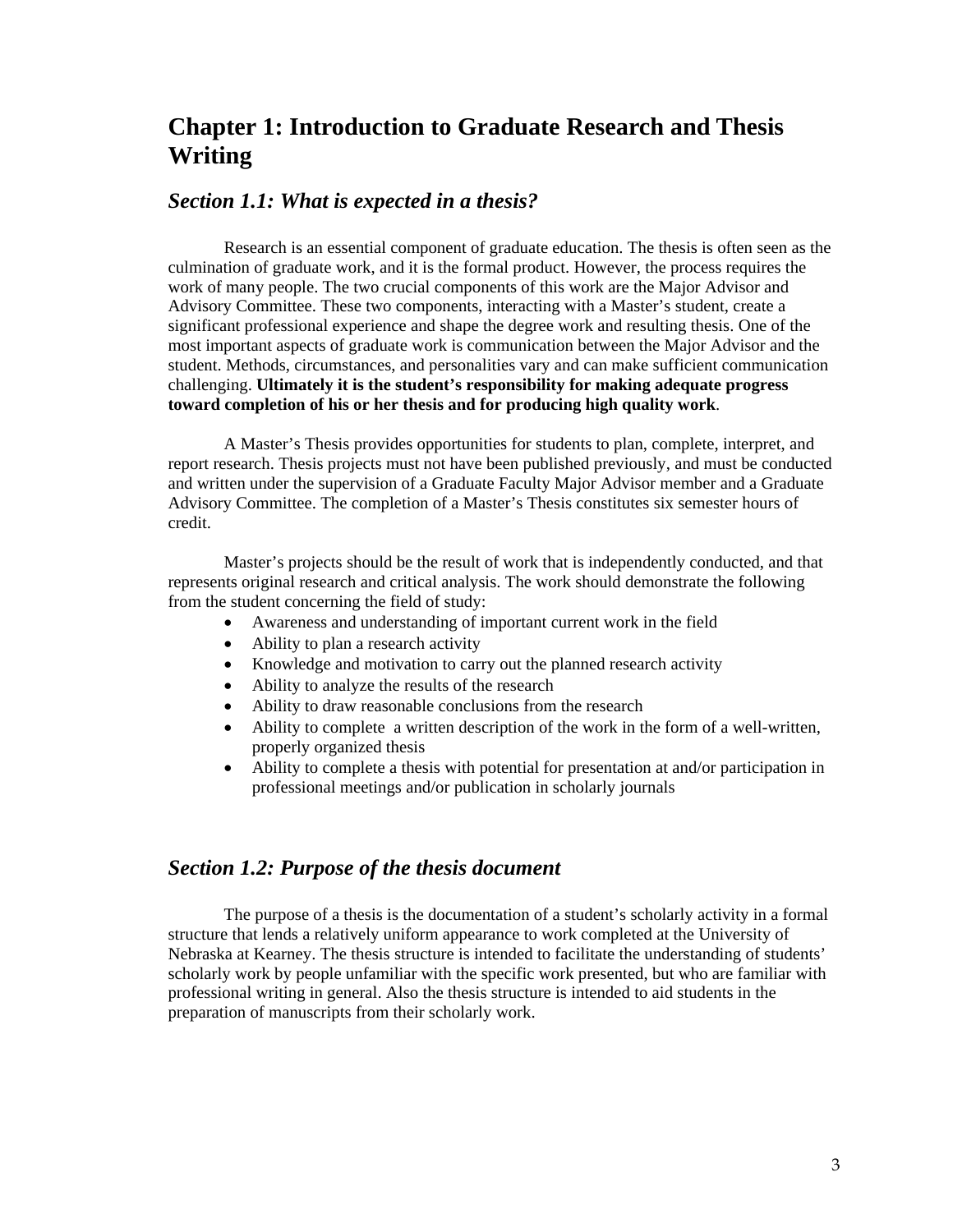## *Section 1.3: Deciding on the content type of your thesis two types of thesis: qualitative (including creative) and quantitative*

#### **Subsection 1.3.1 Thesis Types**

Theses generally can be categorized as two types: qualitative (which includes creative) and quantitative. While some graduate work may not clearly fit in one category, most will. Because the structure and formatting for each are different, this document is organized in to two sections describing each. Although some information is the same for all theses, it is important to determine which type of thesis you are writing early in your graduate program.

#### Qualitative or Creative Thesis

This type of thesis is the result of work done by students in a descriptive, exploratory, analytical, or creative way. Departments that encompass the arts and humanities may have graduate students doing this type of thesis.

#### Quantitative Thesis

This type of thesis typically contains data, pieces of information made or measured by scientific devices (such as spectrophotometers, polymerase chain reaction cyclers, microscopes, stopwatches) and recorded numerically on some type of scale. Examples of this type of thesis may include:

- testing materials under different temperatures and determining their conductivity
- measuring the effect of a new Alzheimer's drug on nerve conduction speed in mice
- comparing strength training regimes for track athletes to find the best method
- correlating variables obtained from survey data

This document is organized so that you can obtain information as you proceed through the various stages of your thesis work. Use the following checklist for guidance on how to best use this document:

#### **Subsection 1.3.2 Using this document**

This document is organized so that students will use either Chapter 2 or Chapter 3 depending on which type of thesis they are pursuing. All students should read Chapter 4 and 5, as well as this chapter. Diagrammatically, the organization can be thought of as:

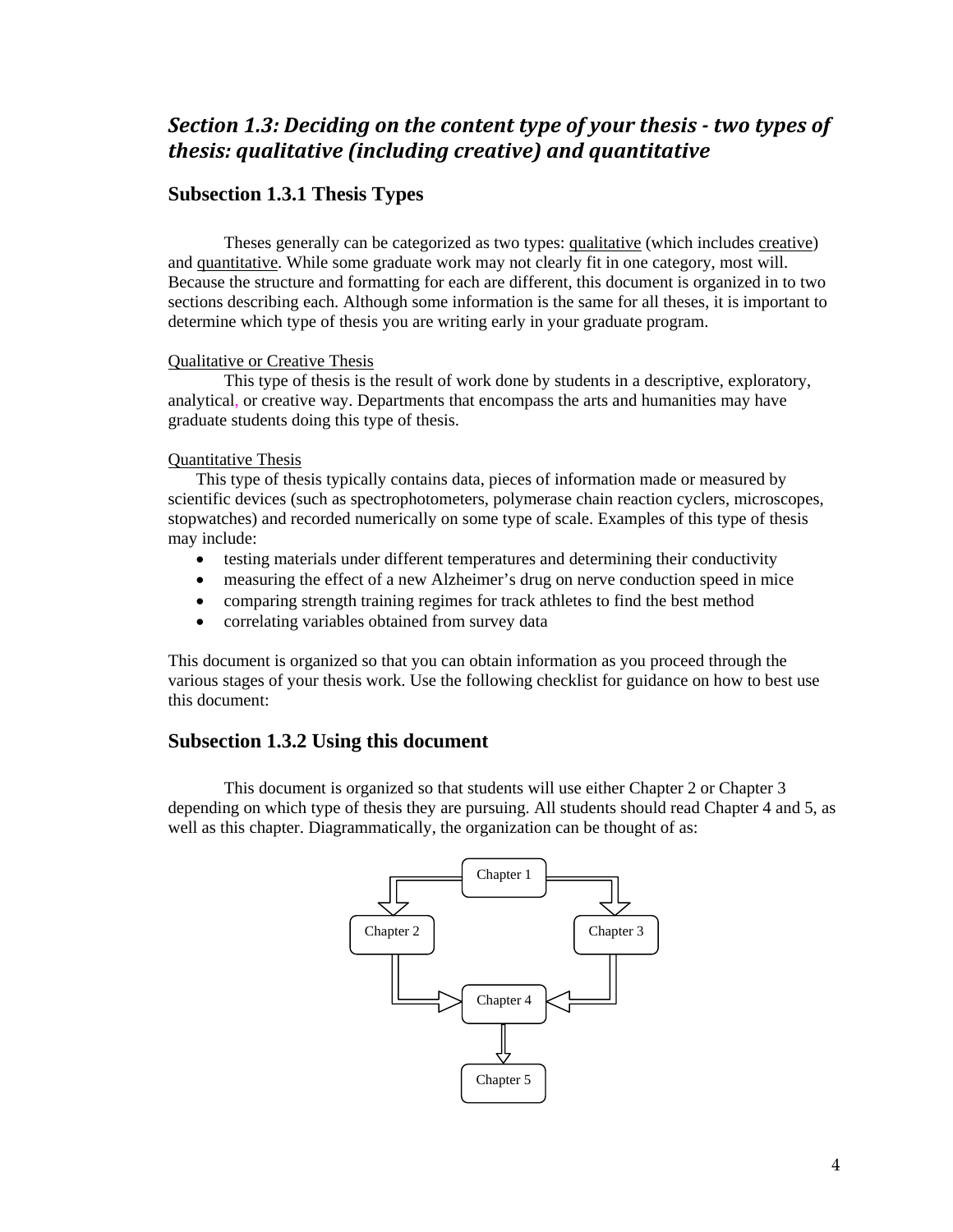#### *Section 1.4: When to use sections of this document*

Here is the suggested time sequence for using this document. Note, however, the final point is time critical. This list outlines the steps necessary to complete the thesis work, no matter what type of thesis is being done.

- Before your Graduate Committee is formed, read Chapter 1 to understand the entire process.
- Before the first committee meeting is convened, refer to "Timelines" and "Proposal Guidelines" section.
- During your second semester, track your research progress and seek committee meetings as recommended by in the "Timelines" section of this document.
- Before beginning your research, refer to the "Additional Considerations" section for important information about the required permissions if using animals or people in research.
- Before starting to write your thesis, refer to "Guidelines for Writing Thesis" section for your type of thesis.
- During writing, refer to "Formatting Requirements" section and the "Forms and Examples" section. The Library, your department, and your advisor can also provide examples of previous thesis work
- During writing also keep in mind calendar date requirements for Application for Graduation and other University, Graduate College, and Departmental deadlines.
- After writing your thesis (and having necessary committee meetings) the "Copyright" and "Electronic Submission to Library" sections should be read. Note that some copyright issues may arise during the writing stage; for example, if the researcher needs permission to use another work.
- **A completed thesis is due to the Graduate College NO LATER than two weeks before graduation day. This is a FIRM deadline and ignoring the deadline may mean you will not graduate in a given term.** It is highly recommended that thesis defense meetings happen no later than one month before graduation day.

## *Section 1.5: Important information from the Office of Graduate Studies*

These guidelines summarize the procedures that are followed by the Office of Graduate Studies and Research in assisting master's degree students to prepare a thesis project. It is important that the student be familiar with the information presented in these guidelines, and observe all the procedures governing the preparation and submission of the thesis.

The master's thesis provides the opportunity for students to acquire first-hand experience in research methods under competent direction. Writing a thesis is equivalent to six hours of credit, and must be indicated as such in the program of study.

The thesis or any excerpts from it may not be published in any form in books, periodicals, or journals prior to completion and acceptance by the Graduate Faculty on behalf of the Graduate College and the degree awarded by the University of Nebraska. After the thesis has been accepted, material from it—in whole or in part, quoted or paraphrased—may be published with proper documentation in the published material giving credit to the department, the Graduate College, and the University of Nebraska at Kearney.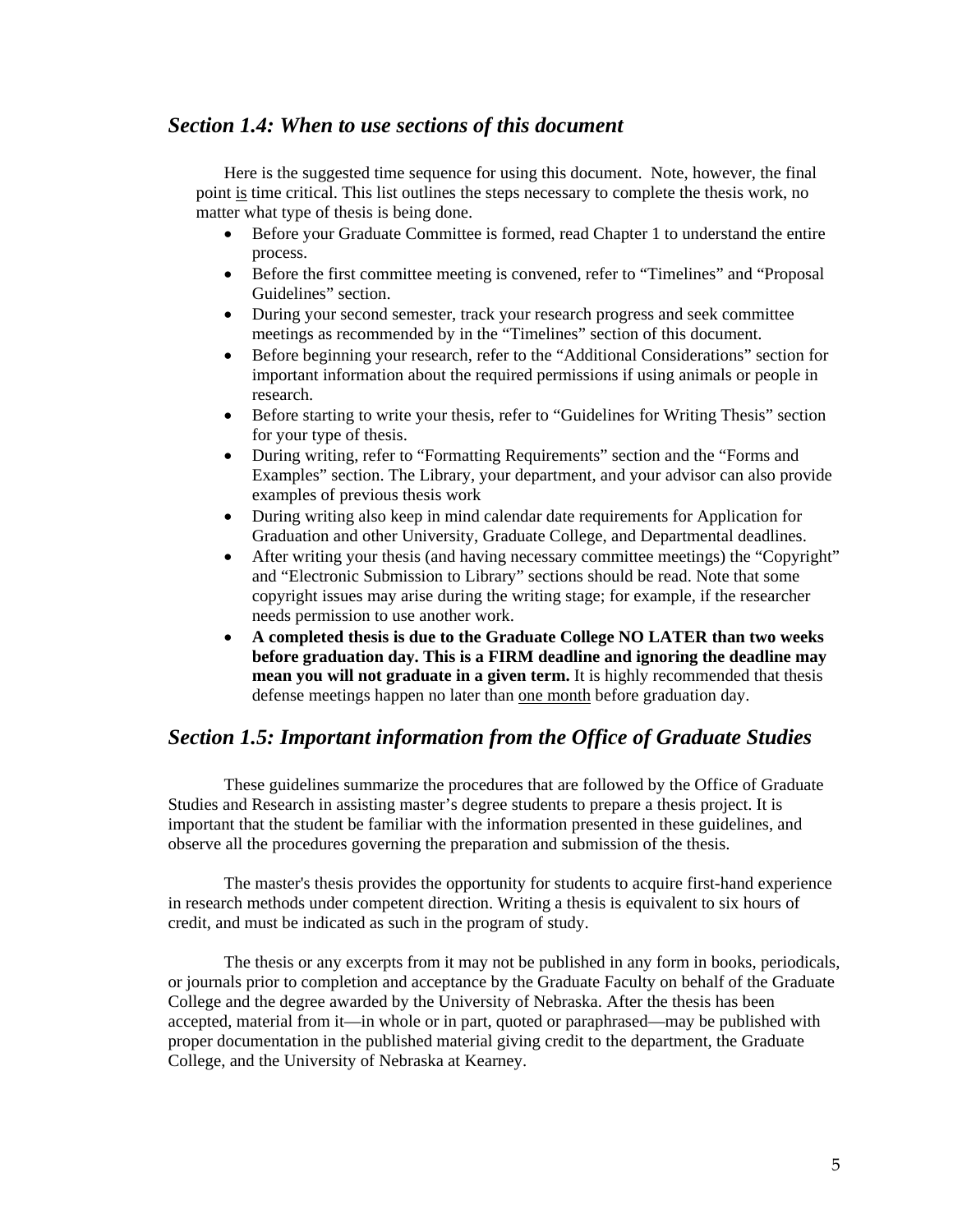#### **Subsection 1.5.1 Checklist for thesis documentation procedure**

- File a Proposed Supervisory Committee form at the Office of Graduate Studies and Research before initiating the thesis at least one semester prior to your anticipated graduation date (See Subsection 5.2.2).
- If appropriate, obtain approval from the IRB (Institutional Review Board for the Protection of Human Subjects in Research) or the IACUC (Institutional Animal Care and Use Committee) prior to initiating the study. To determine if approval is needed contact the chair of the appropriate committee.
- Establish with your Supervisory Committee a date when the first draft of the thesis is due.
- Make arrangements for the oral/written defense of the thesis with your Supervisory Committee.
- Be sure that your thesis advisor files a signed Report of Committee on Thesis Examination form with the Office of Graduate Studies after defense.
- Deliver one original copy and four additional copies of the thesis, and any desired personal copies in individual protective envelopes, labeled with your name, to the Office of Graduate Studies and Research for final approval at least two weeks prior to commencement. You will pay the thesis binding fee in the Office of Graduate Studies and Research at this time. At the same time, you should submit the PDF file of your thesis to ProQuest CSA's UMI Dissertation Publishing.

#### **Subsection 1.5.2 Thesis format check, thesis binding, depositing thesis copies, and electronic submission**

You should submit to the director of Graduate Admissions the first 10 pages of the thesis including the preliminary pages three weeks prior to graduation for a format check. (Examples of preliminary pages can be found at the beginning of Subsection 3.3.1.)

The original thesis (1) and four (4) copies must then be submitted to the Office of Graduate Studies and Research for review and acceptance before being submitted for binding. The student is responsible for paying all binding costs. The student will be notified by the Office of Graduate Studies and Research when the copy of the thesis is ready to be picked up.

The UNK Library will retain two (2) bound copies of each thesis, one for the Archives Collection and one for the Circulating Book Collection. One copy will be given to the thesis advisor, one (1) to the department, and the student will receive a copy. Students may submit additional copies to be bound at their expense.

An electronic version of the thesis also will be submitted for to ProQuest CSA's UMI Dissertation Publishing at http://dissertations.umi.com/unk/. The website will provide you with step-by-step instructions. These are also provided in this document in Section 4.3 titled Library/Electronic Submission.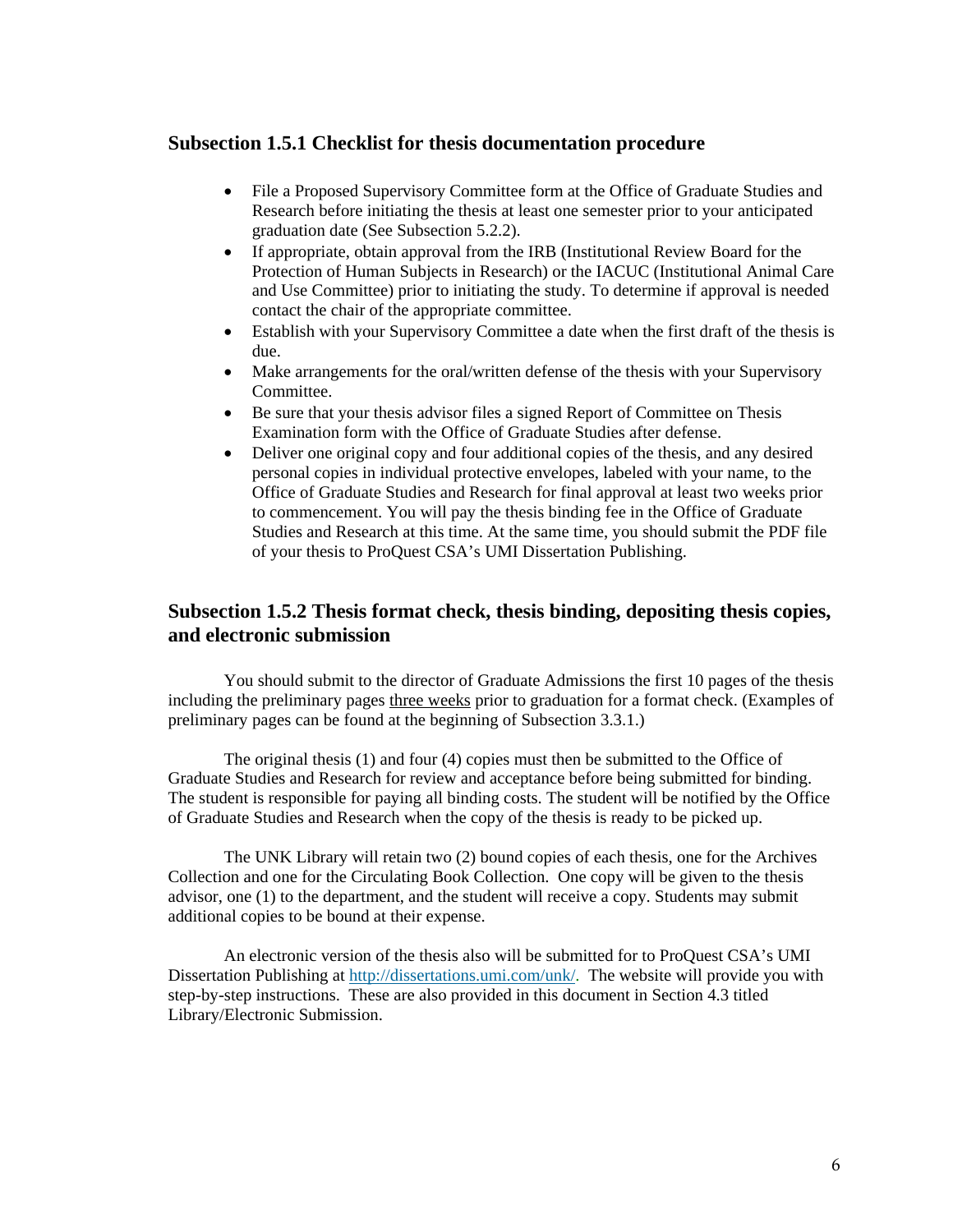## **Chapter 2: Qualitative Master's Thesis**

The following is the recommended content of a qualitative/creative research project. Note: the content may vary by discipline, advisor, and/or your committee. The creative works that constitute the creative/qualitative thesis will most likely not fit into the traditional chapters of the qualitative thesis as outlined below. Indeed, the subjects allotted separate chapters may all be condensed in a prefatory statement or introduction that precedes the actual creative pieces that are included as the body of the thesis, i.e., the creative work itself. Within the thesis, the author should attempt to avoid presenting a simple miscellany, but rather work to organize the creative materials in accordance with some aesthetic principle. This may involve grouping and/or sequencing works, thus creating some thematic continuity or counterpoint, as well as a sense of a beginning, middle, and end.

This section provides guidelines for conducting the research and writing a qualitative or creative master's thesis including a suggested timeframe for completing a master's degree in two years, proposal writing, the structure of a typical thesis, and Institutional Review Board considerations.

## *Section 2.1: Suggested timeline for qualitative master's degree in two years*

- 1. First Year
	- a. First Semester in Residency
		- i. Student should meet with a professor in the area of subject interest
		- ii. Student should begin to consider or confer with his/her advisor regarding the composition of his/her thesis committee
	- b. Second Semester
		- i. Student should conduct preliminary research to formulate a topic
		- ii. Form advisory committee: major professor, two faculty from department, and one faculty member from outside the department
		- iii. Note: some departments may require that specific documentation be filed with the department (for example, a program of study)
		- iv. First committee meeting
			- 1. Indicate general area of research
			- 2. Provide description of proposed research objectives
			- 3. Prepare Program of Study document to be signed by major professor, full committee, chair of department graduate committee, and placed on file with the department
			- 4. If research involves human subjects, obtain IRB Approval.
	- c. First Summer
		- i. Research material
		- ii. Work with advisor
- 2. Second Year
	- a. First Semester
		- i. Apply for candidacy after successful completion of half of the required hours and before enrollment for the next semester (use Candidacy form found http://www.unk.edu/acad/gradstudies/index.php?id=947)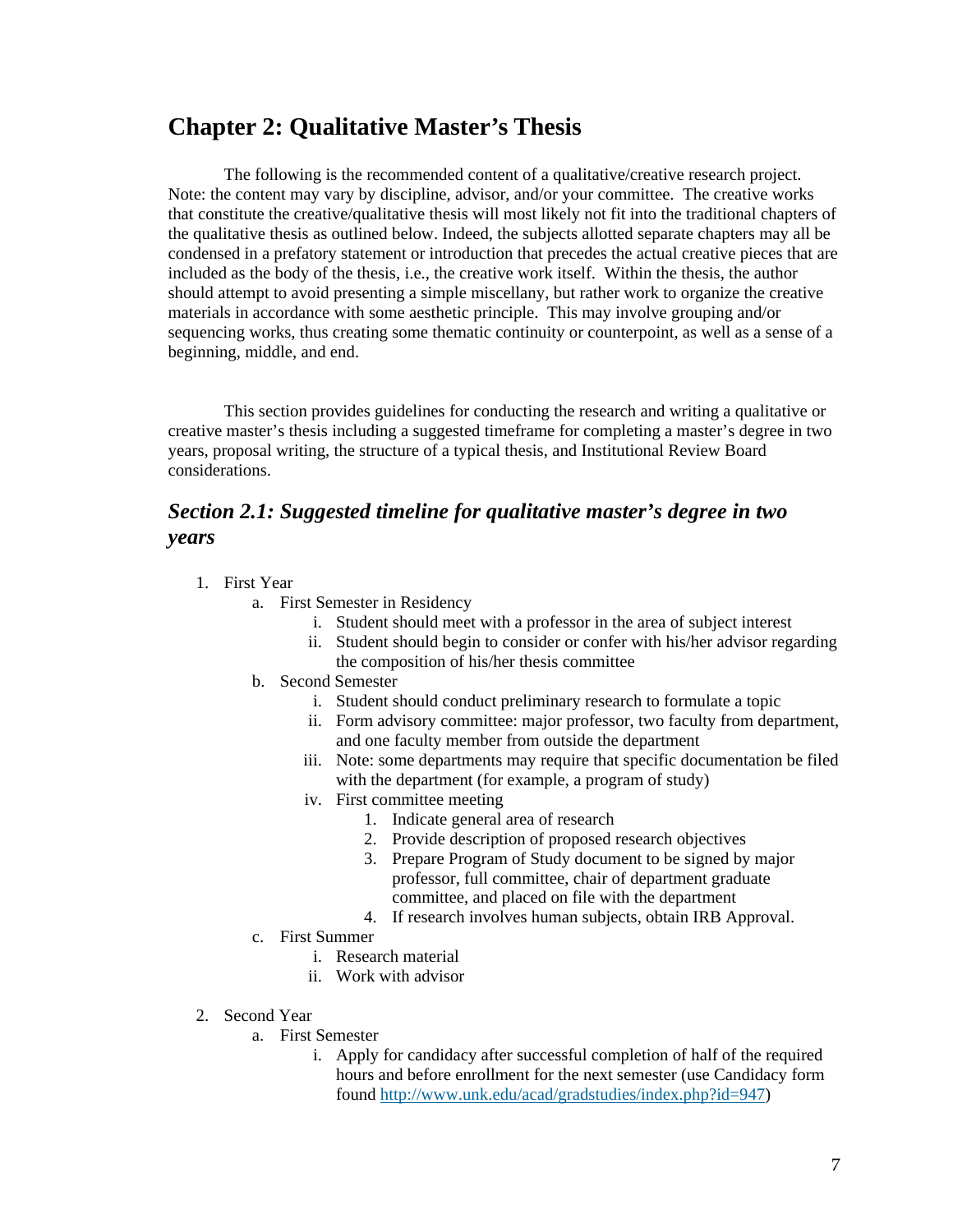- ii. Continue working with advisor and committee
- iii. Committee meetings are recommended as needed or required by advisor/committee
	- 1. Inform committee of progress and modifications to program
	- 2. If the Program of Study needs to be changed, a Change in Program form (found at same link above) should be submitted to the student's advisor and routed for appropriate signatures. Once complete, the form should be filed with the Office of Graduate Studies and Research
- b. Second Semester (preferably in the first month of classes)
	- i. Committee meeting during which formal research proposal filed in student folder after signature by all members containing the following elements
		- 1. Review of pertinent literature
		- 2. Statement of research question outlining what is needed and what work will contribute
		- 3. Research objectives
		- 4. Procedures for each objective
		- 5. Presentation of any data collected at this time (Note: some departments may require a formal presentation, and some may require different elements)
	- ii. Thesis Defense timeline
		- 1. Copies of the completed thesis should be given to the Committee at least two weeks before the oral exam (defense) date
		- 2. Public presentation of the thesis (if required) and thesis defense should be completed one month before graduation day of any semester
		- 3. The student may pass without reservations, pass with reservations, or fail. If revisions are necessary they must be completed and approved by all members of the Committee at least two week before graduation day. Students are urged to keep this scheduling issue in mind if there is the possibility of a "pass with reservations" decision by the Committee.
		- 4. Submit to the Office of Graduate Studies and Research the first 10 pages of the thesis including the preliminary pages three weeks prior to graduation for a format check.
		- 5. All forms must be completed and all copies of the thesis given to the Office of Graduate Studies and Research two weeks before graduation day. . A check to cover the costs of binding made out to the binding company, Houchen Bindery, must be supplied at this time.

#### *Section 2.2: Guidelines for writing the qualitative/creative thesis proposal*

The purpose of the thesis proposal is to provide thesis committee members with information about the students' study early in the graduate program so the committee will be able to understand, provide appropriate guidance, and approve implementation of the study.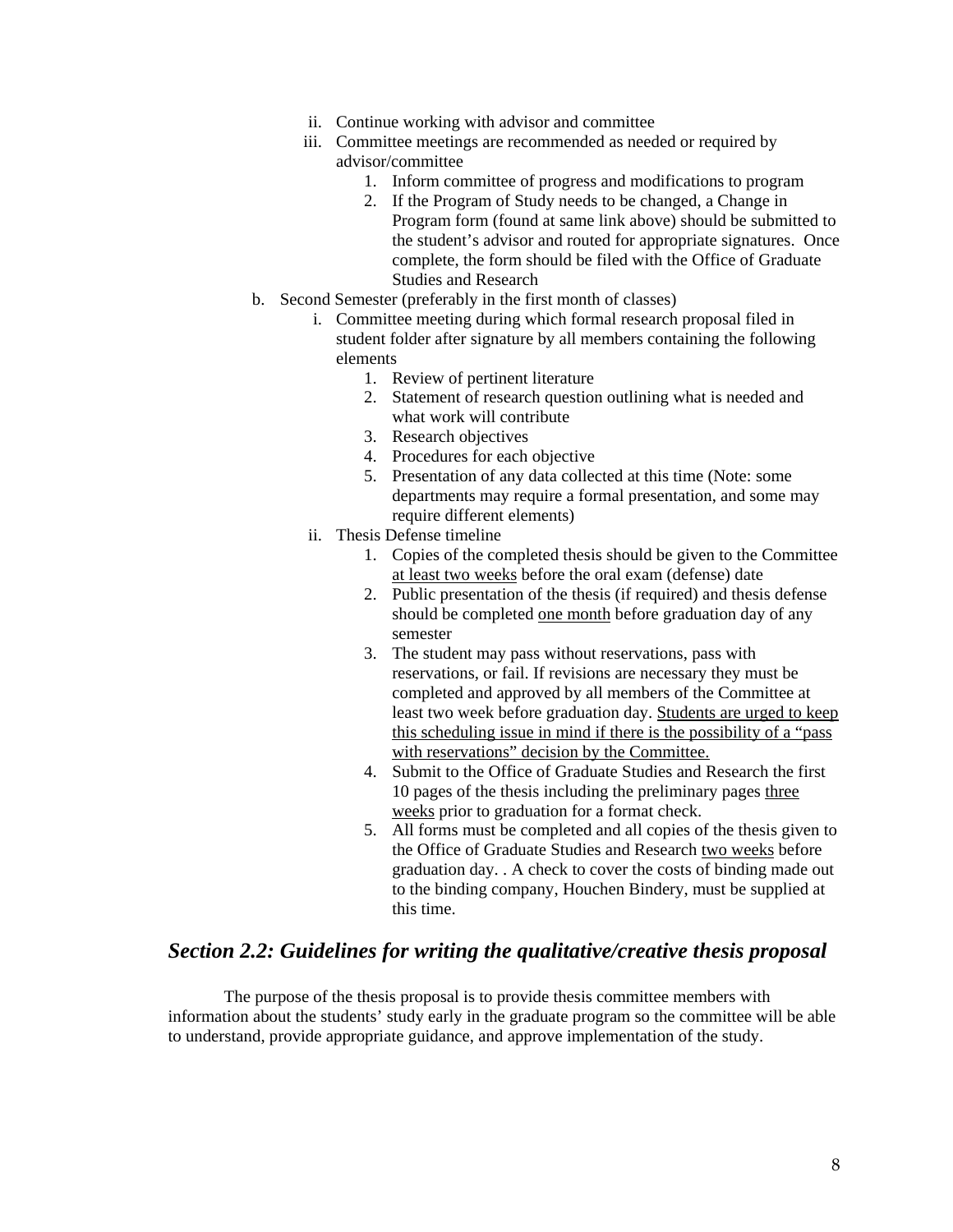#### **Subsection 2.2.1: Components of a Qualitative Thesis Proposal**

Many fields of study use differing qualitative model formats. Be sure to work closely with your advisor to select the relevant components for your proposal. For example, qualitative research theses may use all these components while creative theses may use only the first four components or may involve alternative formats depending on the nature of the work. Note: items 8-12 below are more relevant to theses that use data collection rather than those that are critical analyses involving texts.

- 1. Title Page including the preliminary title of the study, the student's name, and the institution double-spaced and centered one-third of the way down the page (see sample page)
- 2. Introduction brief overview explaining the background and importance of the study
- 3. Statement of Problem specifically what the researcher wants to know; format to be determined by the department
- 4. Purpose of the Study explanation of the problem and what the researcher hopes to achieve by conducting the study
- 5. Theoretical framework, research questions, or objectives used to guide the direction of the research; format to be determined by the department
- 6. Definition of Terms clarification of any terminology in the study that may not be commonly known; provides a similar interpretation for all readers of the study
- 7. Review of the Literature sufficient review of the relevant research to demonstrate an understanding of the subject and major components
- 8. Research Design describes the methods that will be used to collect data or organize creative products. May include the following depending on the department:
	- a. Description of the design
	- b. Criteria for judging credibility and trustworthiness of results (where relevant)
- 9. Sampling describe the aspects of the cases on which data collection and analysis will focus (where relevant)
	- a. Indicate how access to the study population will be achieved
- 10. Variables describe aspects of the cases on which data collection and analysis will focus (where relevant)
- 11. Methods of Data Collection explain how each variable will be measured (where relevant)
- 12. Data Analysis Procedures describe the use of interpretational, structural, or reflective methods (where relevant)
- 13. Timeline provide a timeline listing the order for all the major steps of the study and indicate the approximate amount of time needed for each step
- 14. Texts/ historical events/ case studies to be analyzed, with some sense of the conclusions that the writer might be tending toward and of the manner in which the argument/ analysis is positioned in relation to existing scholarship on the subject

## **Subsection 2.2.2: Other Considerations for the Qualitative Thesis Proposal**

- 1. Institutional Review Board (IRB) approval is required prior to data collection for a study involving human subjects
- 2. Writing Style Format as determined by the department
- 3. Basic Text Formatting to make the proposal easily readable by the committee a. Use 12-point type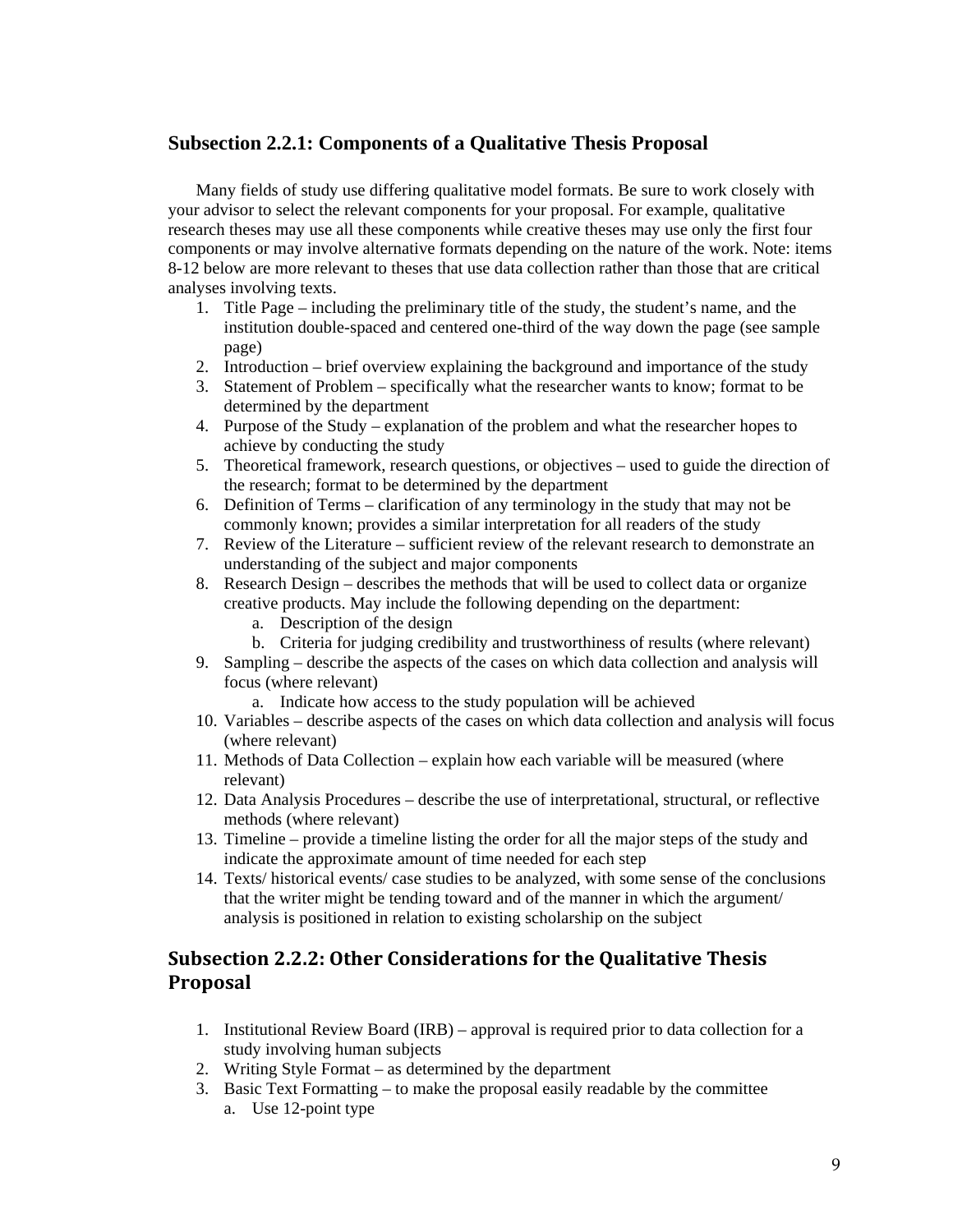- b. Use a standard type face, such as Times New Roman, Courier New, or Arial
- c. Use double-spacing for all portions of the proposal as determined by the style manual
- d. Use a 1-inch margin on the right side, 1.5-inches on the left side, and 1.25-inches on the top and bottom.
- e. Center the page number 0.25-inches from the page bottom; begin numbering with the title page

#### **Subsection 2.2.3: Components of a Creative Thesis**

Should include the following, based on the decision of the student's director/committee.

- Title of the work
- Introduction explaining the
	- o genesis of the work,
	- o genre(s)/media of the work
	- o main focus or subjects to be treated/represented
- Elaboration on the creative goals/aesthetic principles of the writer/artist and the forms the student will be employing
- Discussion of artistic/literary influences and relation of the work to other writings/art in the field
- The creative work itself

## **Subsection 2.2.4: General chapter-by-chapter guidelines for creative/qualitative thesis**

#### *Chapter One Introduction*

Discussion of the genesis, context, goals, or creative pieces that form the thesis. May cover areas suggested in proposal components as well as provide some explication of particular works.

#### *Chapter Two Methods*

Elaboration on the creative and aesthetic principles of the writer/artist and the forms student employed.

#### *Chapter Three Findings/Discussion*

Discussion of artistic/literary influences found and relation of the work to other writings/art in the field.

#### *Section 2.3: Other considerations: human subjects*

If humans are involved in your thesis work the proposed research must be approved by the appropriate committees. This must be done before work begins, because changes might be necessary. Be prepared for this approval process to take a number of weeks depending on when the committees meet.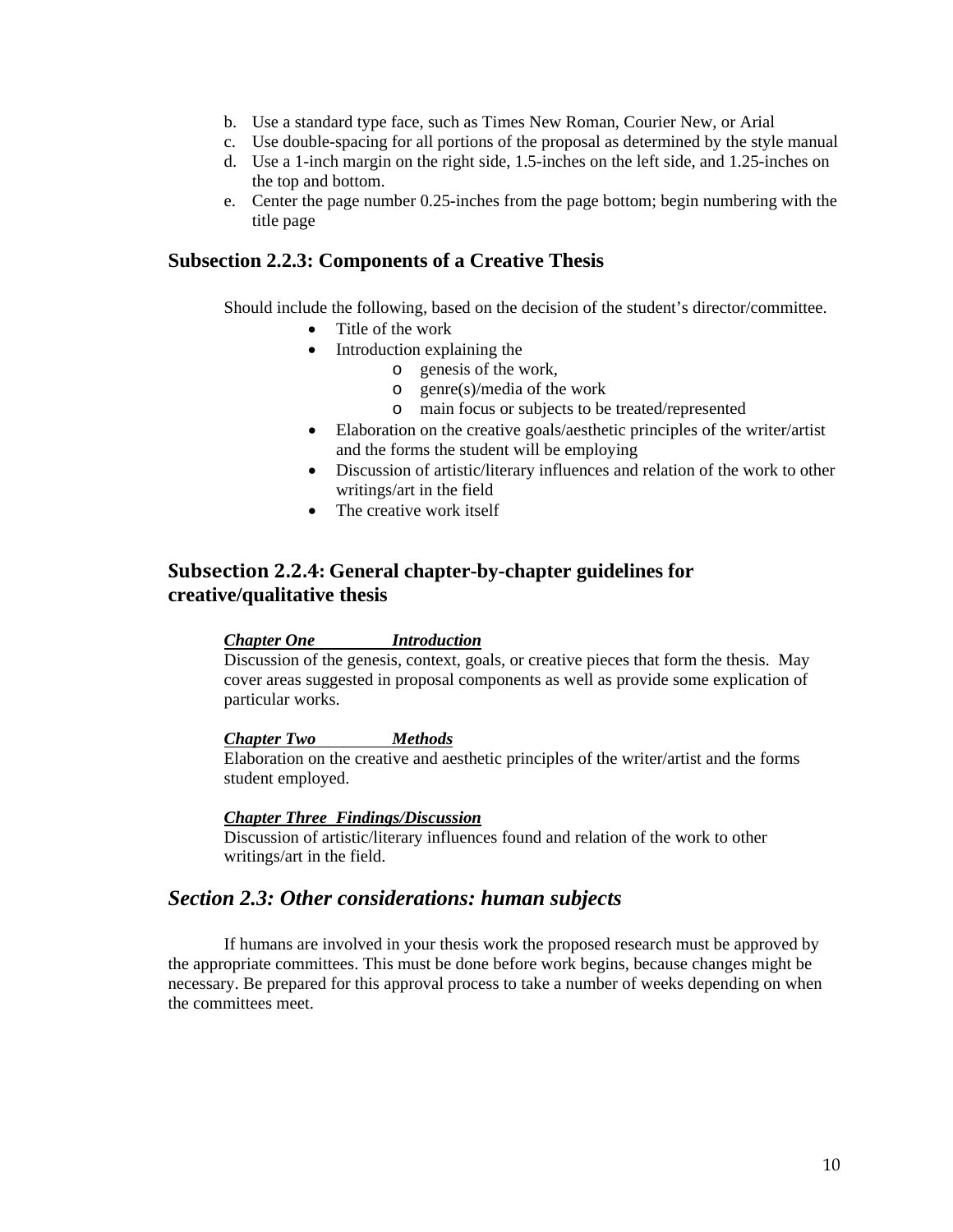## **Subsection 2.3.1: Protection of Human Subjects in Research**

If the research you are conducting for your thesis involves human subjects, federal law requires that your project be reviewed and approved—in advance—by the Institutional Review Board (IRB). This means that you must complete an Online research training program titled the CITI Course in the Protection of Human Subjects (CITI). You also will need to complete the appropriate IRB forms, and submit them to the university's IRB for review before your research can proceed. Detailed information about the training program, the federal legislation, the instructions for completing the application and IRB materials, and the downloadable forms can be found at the university's IRB Web site, http://www.unk.edu/acad/gradstudies/IRB/.

 Because training and IRB review requires planning, you should complete the steps in this procedure well in advance of your anticipated beginning date of the research.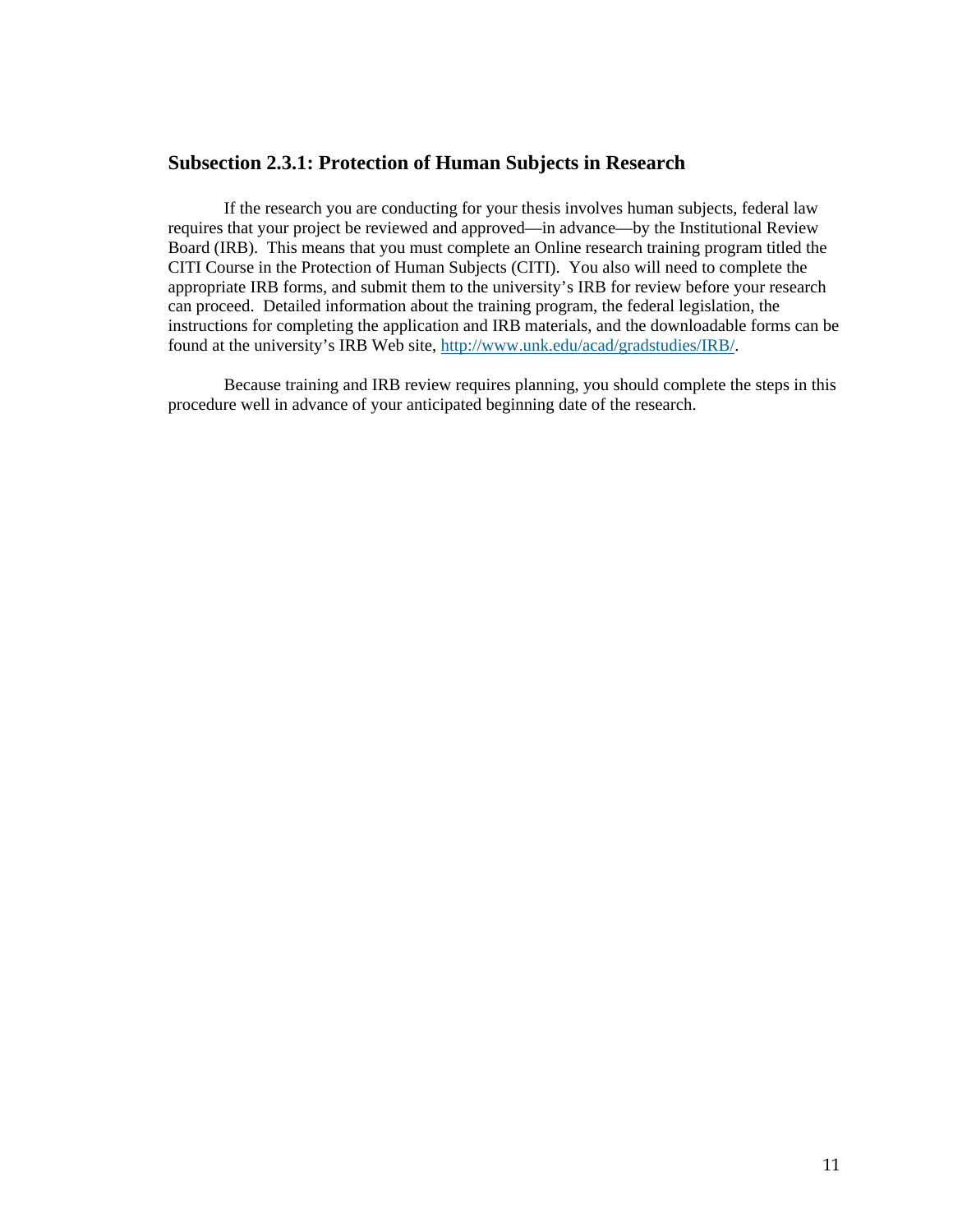## **Chapter 3: Quantitative Master's Thesis**

 This section provides guidelines for conducting the research and writing a quantitative master's thesis including a suggested timeframe for completing a master's degree in two years, proposal writing, the structure of a typical thesis, Institutional Review Board and protection of animal subjects considerations.

As you begin your Master's project, bear in mind that your project should be the result of work that is independently conducted, and that represents original research and critical analysis. The work should demonstrate the following from the student concerning the field of study:

- Awareness and understanding of important current work worldwide
- Ability to plan an experiment or other research activity that contains critical hypo-deductive elements such as hypothesis, controls, statistically appropriate sample sizes, independent variable manipulations, and correct statistical analyses
- Knowledge and motivation to carry out the planned research activity
- Ability to conduct a mathematically and statistically correct analysis of the results of the research activity
- Ability to draw reasonable conclusions from the research work
- Ability to complete a written description of work in the form of a properly written and organized thesis
- Ability to complete a thesis with potential for participation in professional meetings and/or publication in scholarly journals

## *Section 3.1: Suggested timeline for quantitative master's degree in two years*

- 1. First Year
	- a. First Semester
		- i. Form advisory committee: major professor, two faculty from department, and one faculty member from outside the department
		- ii. Note: some departments may require that specific documentation be filed with the department (for example, a program of study)
	- b. Second Semester
		- i. Hold committee meeting (suggested timeframe: prior to spring break)
			- 1. Describe research plan
			- 2. Proposed research objectives
			- 3. Prepare Program of Study form to be signed by major professor, full committee , chair of department graduate committee, and on file with the department
			- 4. If research involves human subjects, obtain IRB approval.
	- c. Summer of First Year
		- i. If this summer is used for research purposes the committee should be presented with a detailed work plan in a committee meeting *before* the end of the second semester
		- ii. Apply for candidacy with the Office of Graduate Studies and Research after successful completion of half of the required hours and *before*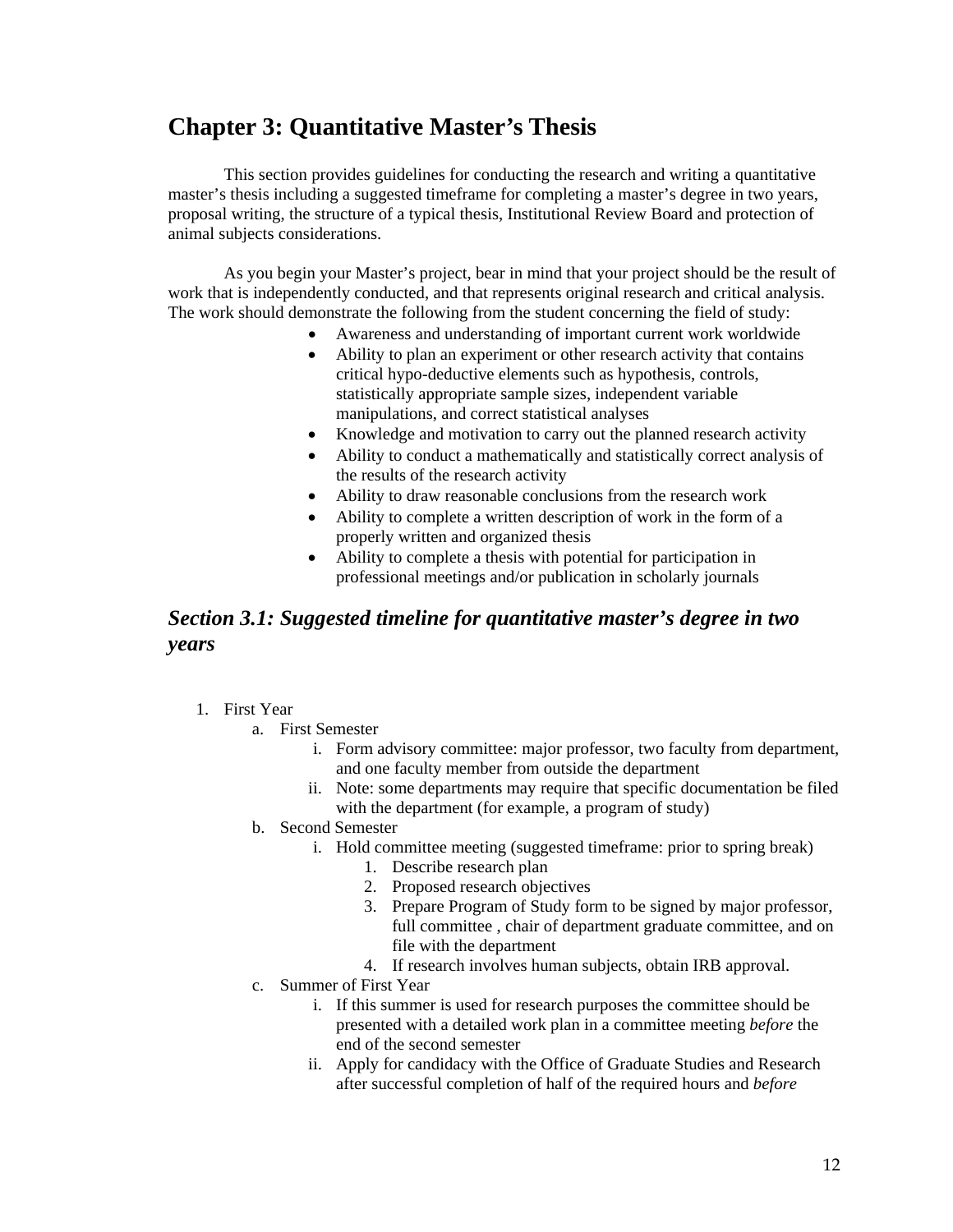enrollment for the next semester form here: http://www.unk.edu/acad/gradstudies/index.php?id=947

- 2. Second Year
	- a. First Semester
		- i. Hold second committee meeting during first month of classes
			- 1. May occur during second semester of first year in program, or first summer
			- 2. Formal research proposal filed in student's folder after signature by all committee members containing the following elements (note: departments may have additional requirements such as a formal presentation) The proposal should contain the following elements:
				- a. Literature review and/or theoretical framework
				- b. Statement of research questions or hypotheses
				- c. Research objectives
				- d. Procedures for each objective
				- e. Presentation of any data already collected
	- b. Second Semester
		- i. Committee Meeting: as early as possible in the semester
			- 1. Inform committee of progress and modifications to program
			- 2. If the Program of Study needs to be changed, this should be approved by approved by the committee, and a Change in Program form (same link as above) filed with the Office of Graduate Studies and Research
		- ii. Thesis Defense
			- 1. Copies of the completed thesis should be given to the Committee at least two weeks before the oral exam (defense) date
			- 2. Public presentation of the thesis (if required) and thesis defense should be done one month before graduation day of any semester
			- 3. The public presentation is followed by closed thesis defense during which time questions concerning the thesis, or any other program-related questions, will be asked by the committee
			- 4. The student may pass without reservations, pass with reservations, or fail. If revisions are necessary they must be completed and approved by all members of the Committee at least two week before graduation day. Students are urged to keep this scheduling issue in mind if there is the possibility of a "pass with reservations" decision by the Committee.
			- 5. You should submit the first 10 pages of the thesis including the preliminary pages three weeks prior to graduation for a format check.
			- 6. All forms must be completed and all copies of the thesis given to the Office of Graduate Studies and Research two weeks before graduation day. A check to cover the costs of binding made out to the binding company, Houchen Bindery, must be supplied at this time.
			- 7. Submit the PDF file of your thesis to ProQuest CSA's UMI Dissertation Publishing (see Section 4.3 titled Library/Electronic Submission of this document).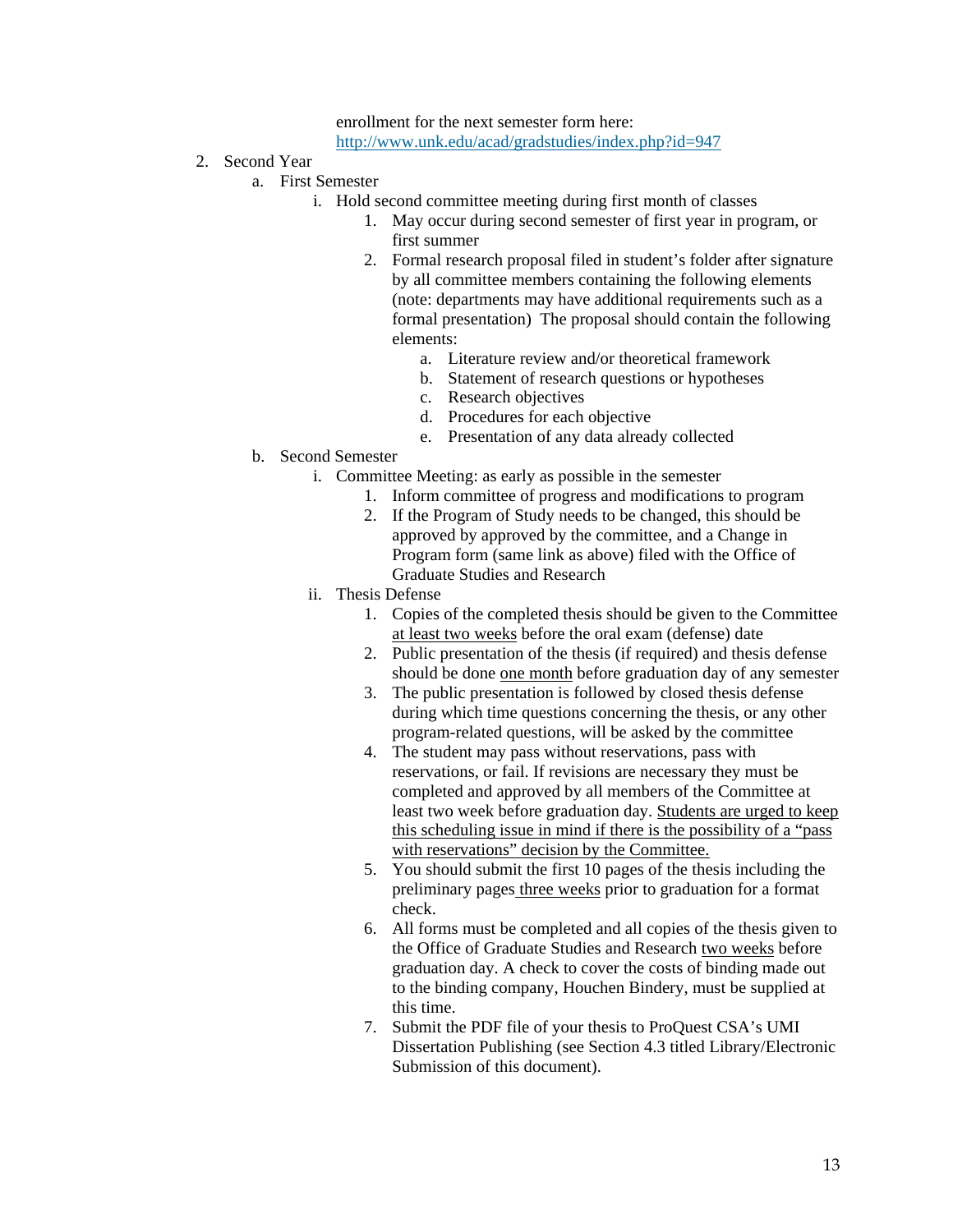## *Section 3.2 Components of a quantitative thesis proposal*

Many fields of study use differing quantitative model formats. Be sure to work closely with your advisor to select the relevant components for your proposal. For example, quantitative research theses may use all these components while qualitative/creative theses may use only the first four components or may involve alternative formats depending on the nature of the work.

- 1. Title Page including the preliminary title of the study, the student's name, and the institution double-spaced and centered one-third of the way down the page (see sample page)
- 2. Introduction brief overview explaining the background and importance of the study
- 3. Statement of Problem specifically what the researcher wants to know; format to be determined by the department
- 4. Purpose of the Study explanation of the problem and what the researcher hopes to achieve by conducting the study.
- 5. Theoretical framework, research questions, or objectives used to guide the direction of the research; format to be determined by the department
- 6. Definition of Terms clarification of any terminology in the study that may not be commonly known; provides a similar interpretation for all readers of the study
- 7. Review of the Literature sufficient review of the relevant research to demonstrate an understanding of the subject and major components
- 8. Research Design describes the methods that will be used to collect data or organize creative products. May include the following depending on the department:
	- a. Description of the design
	- b. Criteria for judging credibility and trustworthiness of results (where relevant)
	- c. For texts/ historical events/ case study analyses, provide some sense of the conclusions that the writer is predicting and the manner in which the argument/ analysis is positioned in relation to existing scholarship on the subject.
- 9. Sampling describe the aspects of the cases on which data collection and analysis will focus (where relevant)
	- a. Indicate how access to the study population will be achieved
- 10. Variables describe aspects of the cases on which data collection and analysis will focus (where relevant)
- 11. Methods of Data Collection explain how each variable will be measured (where relevant)
- 12. Data Analysis Procedures describe the use of interpretational, structural, or reflective methods (where relevant)
- 13. Timeline provide a timeline listing the order for all the major steps of the study and indicate the approximate amount of time needed for each step

#### *Section 3.3: Quantitative thesis chapters*

The following is the recommended content of a quantitative research project. Note: the content may vary by discipline, advisor, and/or your committee. Also, departments may have their own requirements that supersede those given here.

There are two basic arrangements possible for a quantitative thesis. Model I is to write each chapter as sequential chapters, for example: Chapter 1 introduction, Chapter 2 materials and methods. Model II is to write the chapters so that each is a stand-alone paper containing all the elements of a complete study (introduction through discussion). The intent here is that individual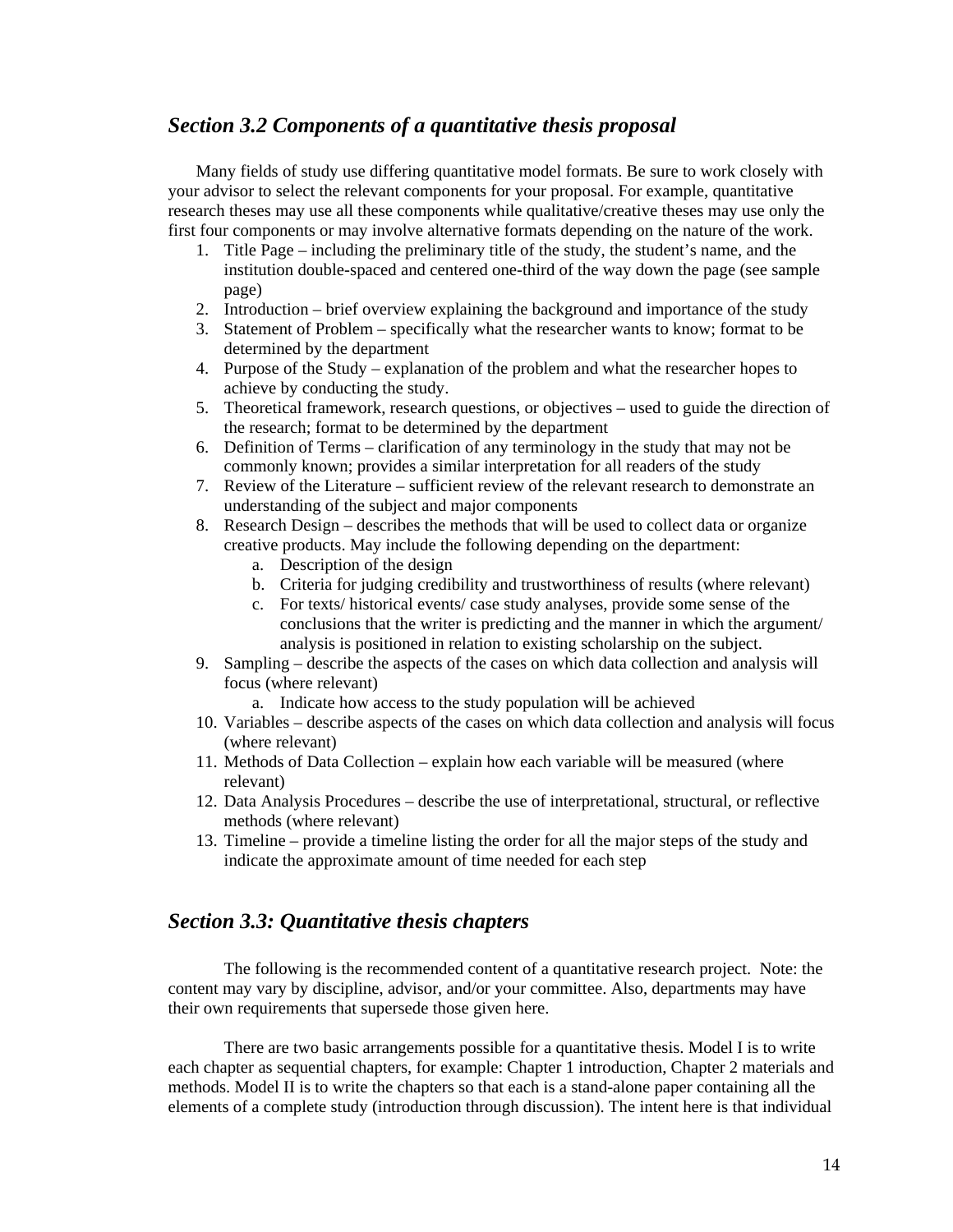chapters will be submitted to journals for publication. Both models are valid, the choice is up to the student, advisor, and committee. More detailed outlines of each model are given below.

#### **Subsection 3.3.1 Model I: Sequential Chapter Structure**

#### *Preliminary Pages*

 **Examples of items:**  Dedication Acknowledgments Table of Contents List of tables/List of figures Title Page Signature Approval Form

#### *Chapter One Introduction*

#### Purpose of the Study

 The first part of the introduction should clearly state the purpose of the study. There should be a concise statement of purpose provided in this section. Statement of the Hypothesis or Research Question

 A clear statement(s) that identifies the precise research question should be included. Each specific measurement to be conducted should be identified.

#### Significance of the Study

 As part of the purpose of the study, there should be justification for conducting the project. This section should exhibit a clear understanding of what makes your study significant and why it should be conducted.

#### Definitions

 A simple list of definitions of terms that directly pertain to this study should be provided. The list should include definitions of terms that might be unclear to the reader.

#### Delimitations, Limitations, and Assumptions

 A brief statement identifying the delimitations, limitations, and assumptions associated with your study should be provided.

Delimitations – factors that were controlled by the researcher

Limitations – factors that were not under the control of the researcher

Assumptions – factors that the researcher assumes were taken into consideration.

#### *Chapter Two Literature Review*

The author should provide a breakdown of sub-topics influencing the processes of the research project. Each sub-topic should contain a thorough examination of the literature that influences or is representative of current research on that subtopic. The literature review should collectively support the process and purpose of the study. A theoretical framework as applicable to the field of study may be included here.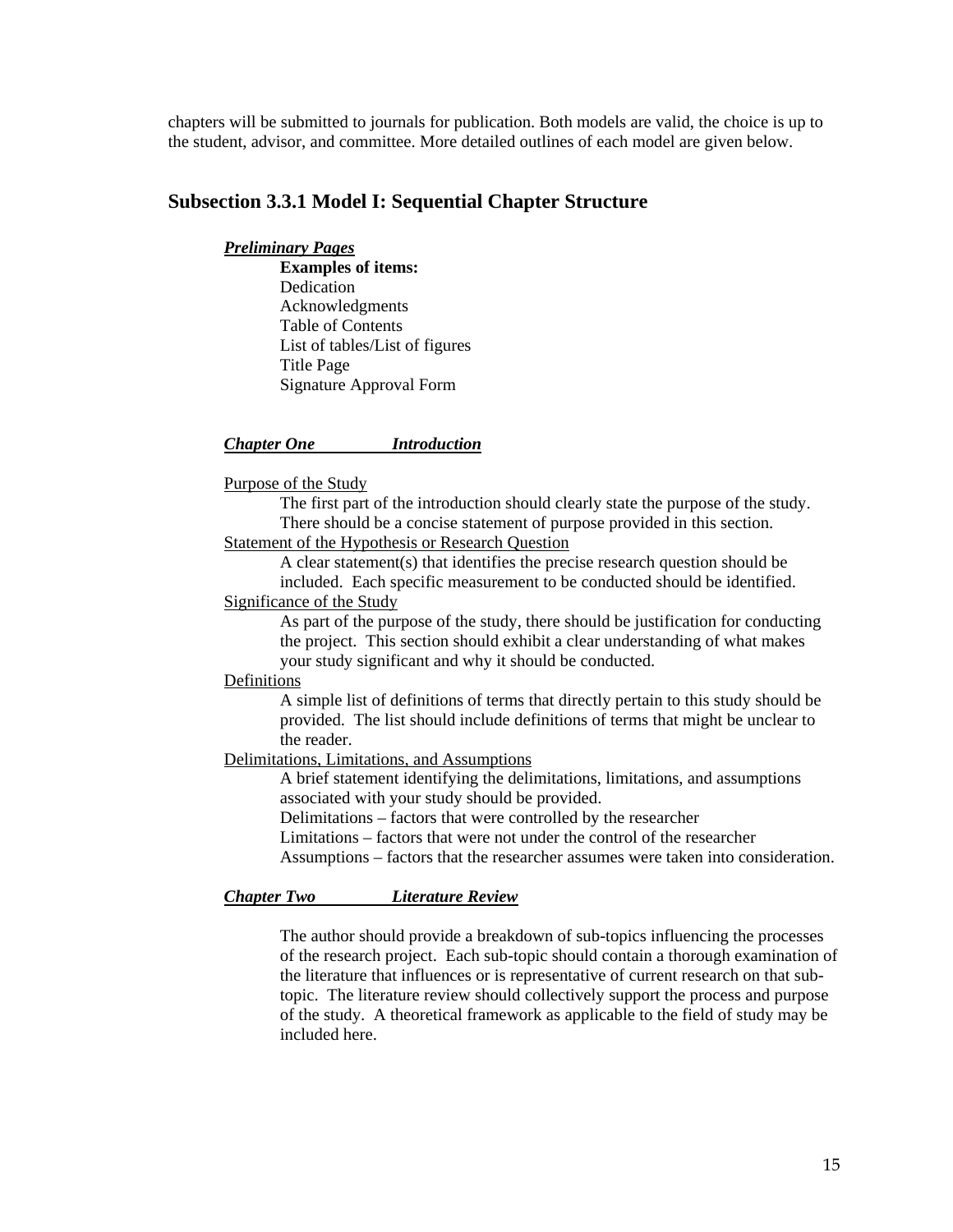#### *Chapter Three Methods*

The methods section is the section that should clearly present each aspect of the process by which the study will be completed. Every attempt should be made to leave no question as to the procedures used to complete the study. Proper scientific methods should be used for this aspect of the study.

#### Subjects

This section should identify the process for selection, recruitment, and delineation of the subject pool used for your study. The subject pool should be reflective of the population selected for the study.

#### Instrumentation

 The instrumentation section should identify the tool(s) used for collection of data. How the instrument was acquired or created as well as reliability and validity of the instrument should be presented in this section.

#### Procedures

 All aspects pertaining to the entire process conducted should be described. Careful consideration should be paid to approval of methods and treatment of human or animal subjects. All treatments should be carefully described as well as notification of risks for participation.

#### Statistical Analysis

Provide a clear description of the statistical process used for analysis of data. The type of statistical tests should be reflective of the research hypothesis or question(s).

#### *Chapter Four Results*

#### Order of Presentation

 Offer your results in an order that is similar to the order you presented your hypothesis or research questions.

#### Descriptive Data

Provide all the descriptive data such as demographic results.

#### Results of Statistical Testing

Give the results of the statistical processes conducted for your study. Provide only the results and avoid offering conclusions or interpretations of the results.

#### Interpretations of Statistical Results

 Offer a brief summary of the results with foundational interpretations of what the statistics provide.

#### *Chapter Five Conclusions/Discussion*

#### Summary of Findings

 Provide inferences and implications that the results of the study provide you and the reader or others who may have interest in the results. This is a time to expound on your results and offer insight into what your study does or does not contribute to the body of information on your topic.

#### Conclusions Drawn by Results

 Identify specific conclusions resulting from you study. Offer specific insight to what your findings reveal. This section should synthesize your findings with the current knowledge in your area of study.

#### Recommendations for Further Research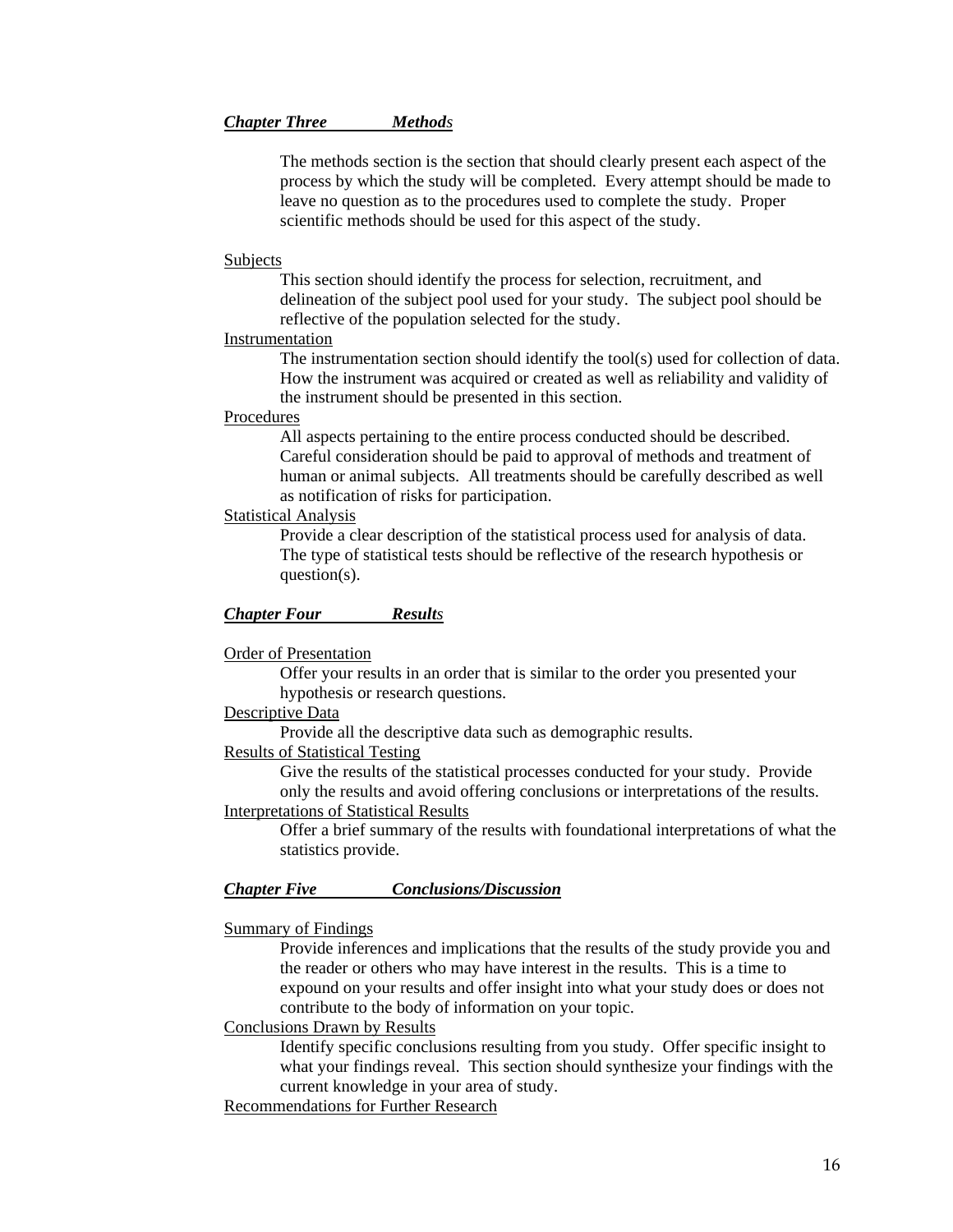Provide recommendations to further research on this topic or how parts of your study could be improved upon. If you found as a result of your study that another topic should be looked at in order to offer more insight into this topic, then suggest that at this time. It is important that this part of your conclusion chapter incorporate the implications of your findings in terms of other research in your area of study.

#### *Literature Cited*

 Provide a list of references used for this paper. Provide them in the style agreed upon by your committee.

#### *Appendices*

 **Examples of items:** Letters written to subjects **Ouestionnaires** Large data files or sheets not appropriate for main body of thesis

#### **Subsection 3.3.2 Model II: Stand Alone Chapter Structure**

Detailed descriptions of the elements are not needed as they are described above. This model is preferred by some faculty as a way to prepare sections of a thesis for publication. Typically this arrangement also includes formatting the thesis in accordance with the style of the targeted publication. As each chapter presents a self-contained experiment a preliminary and/or summary chapter is typically helpful in connecting the chapters together for the larger thesis framework. All other considerations are the same for this type of thesis as Model I.

Each chapter contains all elements contained in Model I including Introduction, Materials and Methods, Results, Discussion, Literature Cited, and Appendices (if present).

Example chapter organization

| <b>Chapter One</b>   | <b>Introduction</b> |
|----------------------|---------------------|
| <b>Chapter Two</b>   | <b>Experiment 1</b> |
| <b>Chapter Three</b> | <b>Experiment 2</b> |
| <b>Chapter Four</b>  | <b>Experiment 3</b> |
| <b>Chapter Five</b>  | <b>Summary</b>      |

## *Section 3.4: Other considerations: human and animal subjects*

#### **Subsection 3.4.1 Protection of Human Subjects in Research**

If the research you are conducting for your thesis involves human subjects, federal law requires that your project be reviewed and approved—in advance—by the Institutional Review Board (IRB). This means that you must complete an online research training program titled the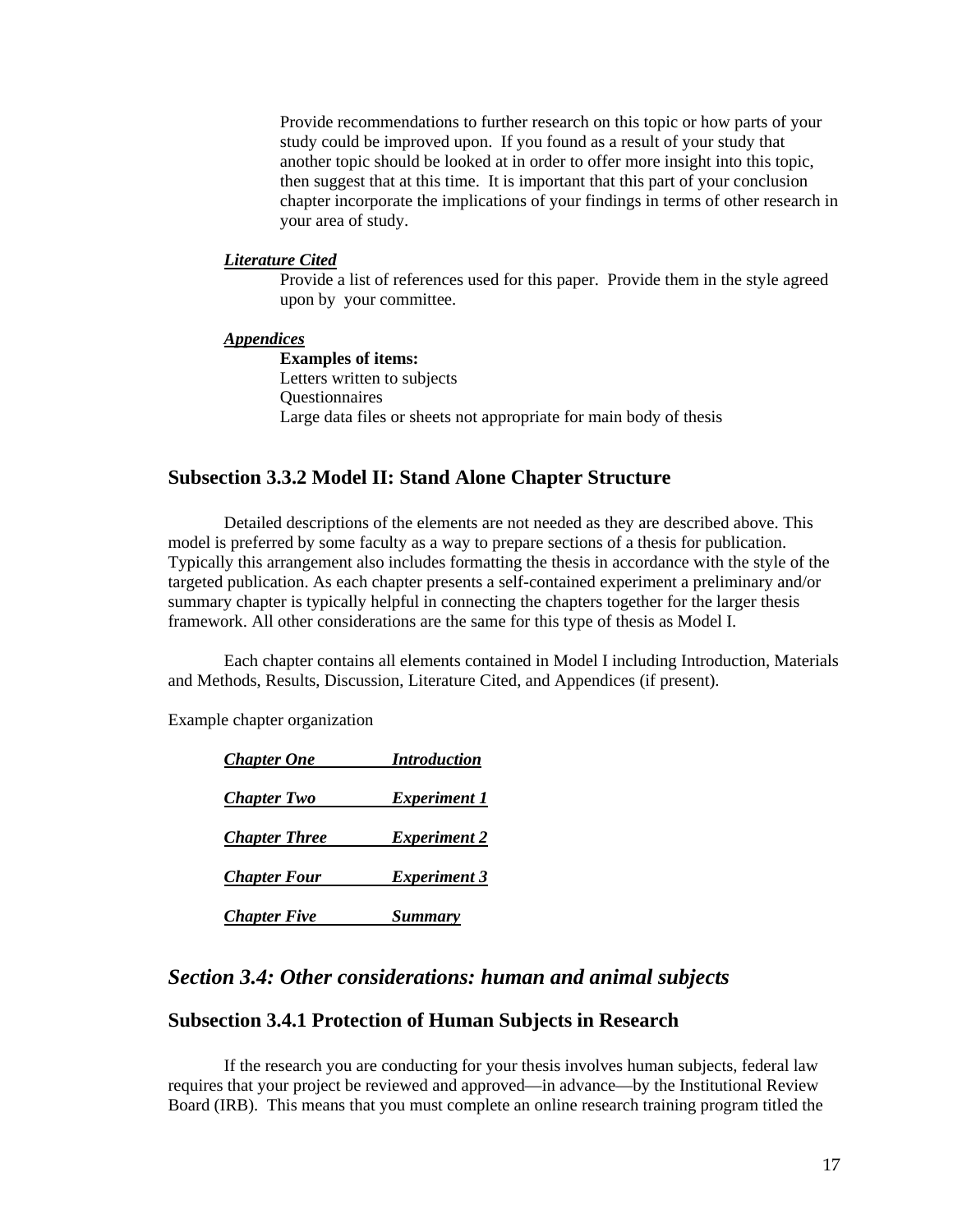CITI Course in the Protection of Human Subjects (CITI). You also will need to complete the appropriate IRB forms, and submit them to the university's IRB for review before your research can proceed. Detailed information about the training program, the federal legislation, the instructions for completing the application and IRB materials, and the downloadable forms can be found at the university's IRB Web site, http://www.unk.edu/acad/gradstudies/IRB/.

 Because training and IRB review requires planning, you should complete the steps in this procedure well in advance of your anticipated beginning date of the research.

#### **Subsection 3.4.2: Protection of Animal Subjects in Research**

If the research you are conducting involves the use of animals, federal law requires that your project be reviewed and approved by the Institutional Animal Care and Use Committee (IACUC) prior to your research. To accomplish this, you should access the link below to complete the appropriate form, or contact Dr. Wayne Briner, chair of the university's IACUC. www.unk.edu/uploadedFiles/ academics/biology/**IACUC**-Document\_.doc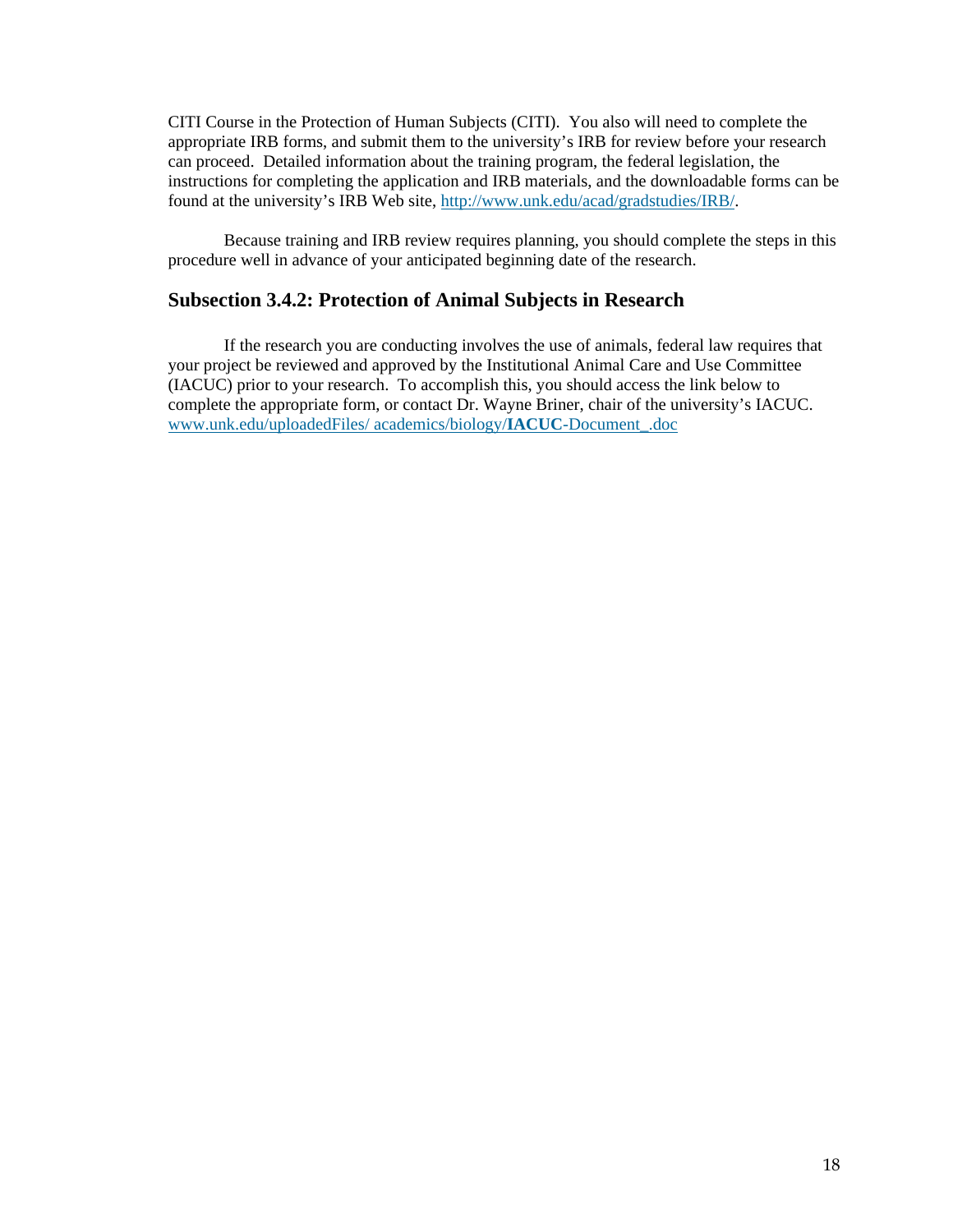## **Chapter 4: Filing the Thesis: Academic Integrity Reminder, Copyright, and On-campus Filing**

#### *Section 4.1 Academic dishonesty policy*

As a graduate student about to embark upon the role of active scholar, your attention to academic honesty is imperative. This requires that your work:

- Provides a full and complete representation of any scholarly findings,
- Credits the contributions of colleagues and co-workers,
- Respects diversity of opinion.
- Defends you and your colleagues' academic freedom.

 Misconduct in research and writing is defined in the university's *Policy Statement on Integrity in Faculty/Student Authorship & Research* as:

The fabrication, falsification, plagiarism, or other practices that seriously deviate from those commonly accepted within the scientific, artistic, and academic professional communities. Plagiarism involves the intentional appropriation of another's work, including ideas or phrasing of words, without crediting the source.

A student found guilty of dishonesty in academic work is subject to the disciplinary action and procedures as outlined in the Graduate Catalog, Academic Integrity section at http://www.unk.edu/acad/gradstudies/gradcatalog/index.php?id=926.

#### *Section 4.2 Copyright issues*

Small amounts of most material (for example, findings from previous research, quotations and information from literary works, surveys and other test instruments) may be used in a thesis with the appropriate citation. Other copyright considerations:

- 1. In some situations, the material you are using is copyrighted by corporate or individual authors. This would require that you seek permission to reproduce the material as part of your thesis. In such instances, it is your responsibility to contact the publisher for permission to use the work. You should include the written permission with your manuscript when you turn it in to the Graduate Office. Also, make sure that you cite copyrighted work as requested by the copyright holder. Consult with your advisor on this issue.
- 2. Your thesis is automatically copyrighted, according to the federal Copyright Act of 1976. This means that you are not required to attach the copyright symbol to your thesis to have copyright protection, although the best way to protect an unpublished work is to include the notice. The unnumbered copyright page should follow the Title Page or Abstract in the manuscript. The copyright statement should include the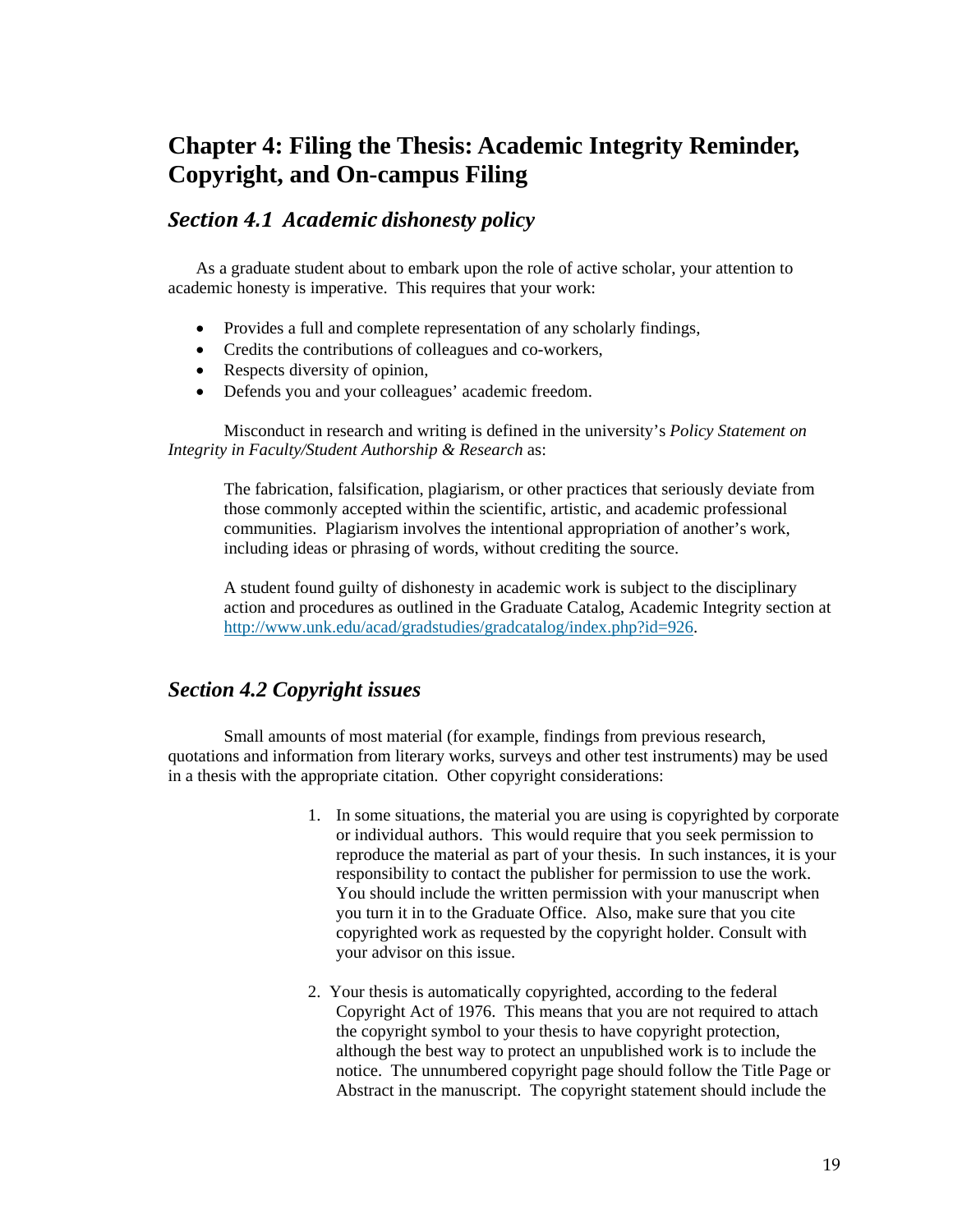copyright symbol, your legal name, and the date of the acceptance of the thesis. For example:

Copyright © 2007 by Susan B. Jones

If you desire a public record of the copyright, you can register your thesis with the United States Copyright Office. A fee is required. For information about copyright law, registration and other important information, access the U.S. Copyright Office at http://www.copyright.gov/.

#### *Section 4.3 Library/Electronic Submission*

 Deliver one original copy and four additional copies of the thesis, and any desired personal copies, in individual protective envelopes, labeled with your name, to the Office of Graduate Studies and Research for final approval at least two weeks prior to commencement. Students, are responsible for binding costs, and will need to submit the binding fee to the Office of Graduate Studies and Research at this time. A check must be written directly to the binding company, Houchen Bindery.

The UNK Library, which forwards the theses on for binding, will retain two bound copies of each thesis, one for the Archives Collection and one for the Circulating Book Collection. Also submit an electronic version of the thesis to ProQuest CSA's UMI Dissertation Publishing at http://dissertations.umi.com/unk/. The website will provide you with detailed instructions. Once you access ProQuest (also available from UNK's Graduate Studies and Research website), you should:

- Read the section on the first screen titled "Before you begin" for helpful information. Note: the full text of your thesis must be converted to a PDF format prior to submitting it to ProQuest. If you need help in the conversion process, links are available at the first ProQuest screen.
- Once the PDF format conversion is complete, you are ready to begin the process by clicking on "Start your submission."
- At "Publishing Agreement" select TR-1, Traditional Publishing Agreement" and continue.
- Enter your personal information at "About You."
- Provide information about your thesis at "Submission Details."
- Upload your PDF formatted thesis. Remember, ProQuest/UMI will assist you in converting your thesis to a PDF file if necessary.
- Next you will have the option of submitting "Supplemental Files," such as figures, tables, or graphics.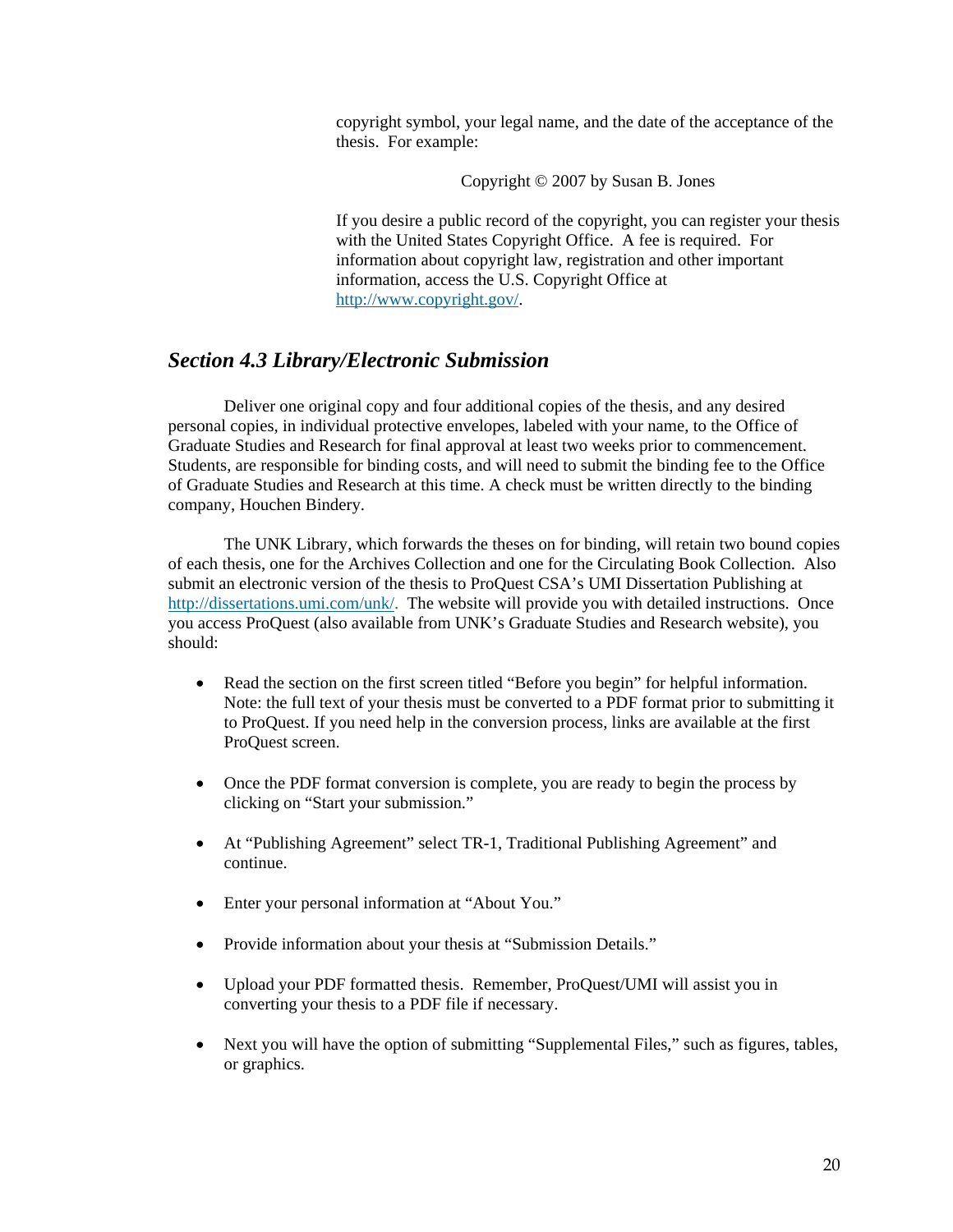- At "Copyright Fees," you have the option of having ProQuest/UMI submit an application to the U.S. Copyright Office for you. There is a charge. Be sure to click "I am not requesting that UMI register my copyright" if you do not want this service.
- ProQuest/UMI offers additional copies for a charge at "Bound Copies." This is an optional service. (Note: you are required to submit one original and four additional copies of your thesis, plus any additional personal copies to the Office of Graduate Studies and Research for binding.) Click "Continue with submission" to proceed.
- At the "Confirmation" step, students will pay the \$45 thesis submission fee and for any additional services. You will need to pay this by debit or credit card.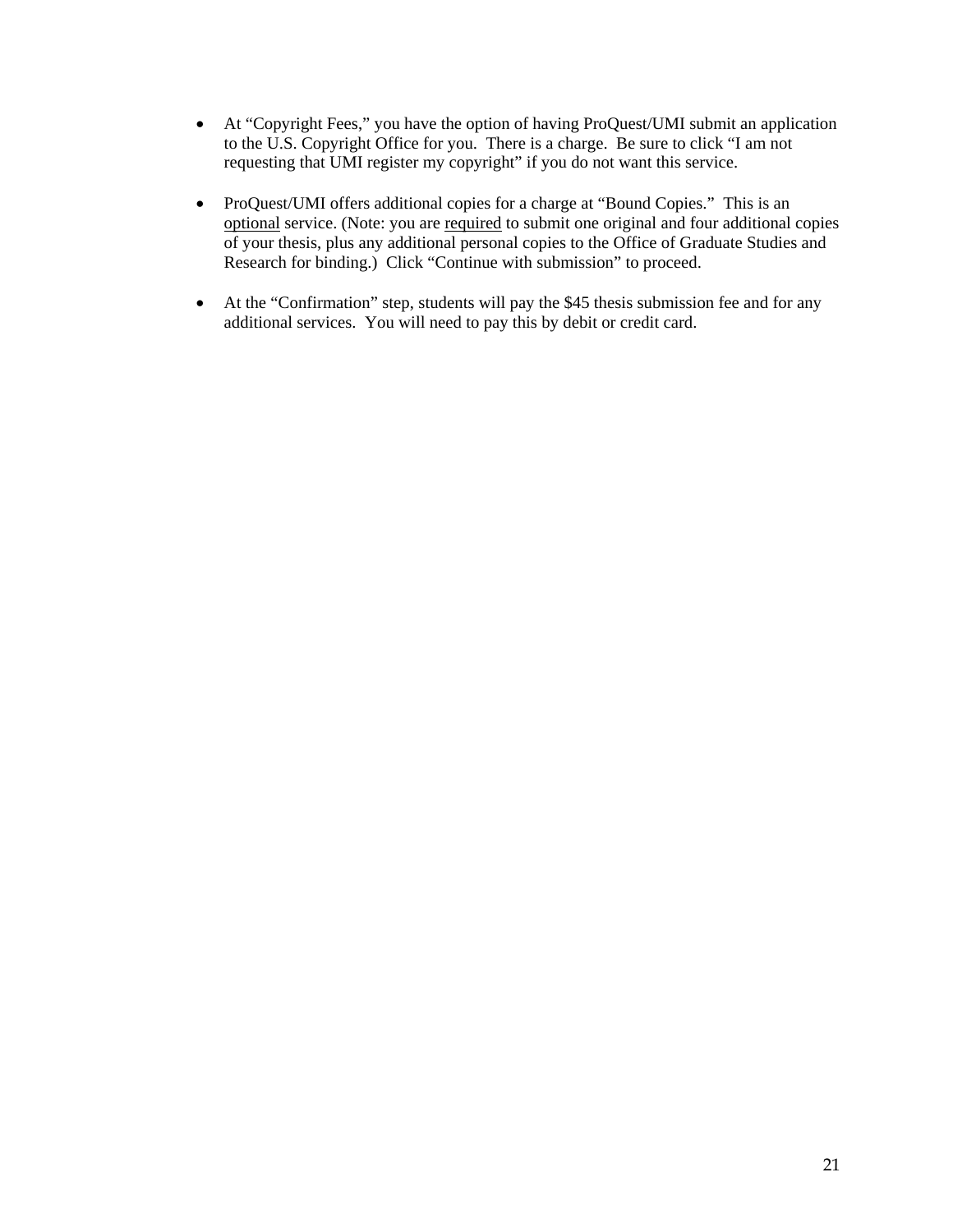## **Chapter 5: Formatting Requirements**

## *Section 5.1 Requirements from the UNK Graduate Admissions and Programs Office*

#### **Paper and Printing**

The original thesis must be printed on watermarked paper of at least 25 percent cotton and at least 20 pound weight; duplicate copies may be printed on 16 pound paper. Page size must be eight and one-half inches by eleven inches.

Except for the original, duplicate copies may be photocopied. If in doubt about paper or print quality please bring a sample to the Office of Graduate Studies for approval.

#### **Word Processing**

The thesis must be printed on one side of the paper with a laser or laser-quality printer.

#### **Margins**

A left-hand margin of 1.5 inches, a right-hand margin of 1.0 inch, and top and bottom margins of 1.25 inches each are required unless special permission is obtained. Illustrations and appendices should also conform to this requirement. See Example 1.

#### **Style**

Departments require the use of a particular style that has been approved in the profession. See the section on style manuals in this document.

#### **Illustrations**

Photography, maps, diagrams, and drawings may be included on graph paper in such a way as not to be obscured when the project is bound. Preferably, small illustrations are placed in the text.

#### **Table and Figures**

Tables and figures should be numbered and labeled in accordance with the style manual being used. Tables or figures larger than the page size (8.5 by 11 inches) should be folded leaving binding space on the left margin of at least 2 inches, and any folded edge should fall 0.5 inch within the corresponding edge of the project. Reduction techniques should be used only with special permission.

#### **Pagination**

The pages of the text should be numbered with Arabic numerals according to the style manual being used. Begin page 1 following any preliminary pages.

#### **Title Page**

The title page should closely follow the form illustrated in this guide (see Example 2) with respect to order, spacing, and capitalization. No abbreviations or punctuation should be used.

#### **Acceptance Page**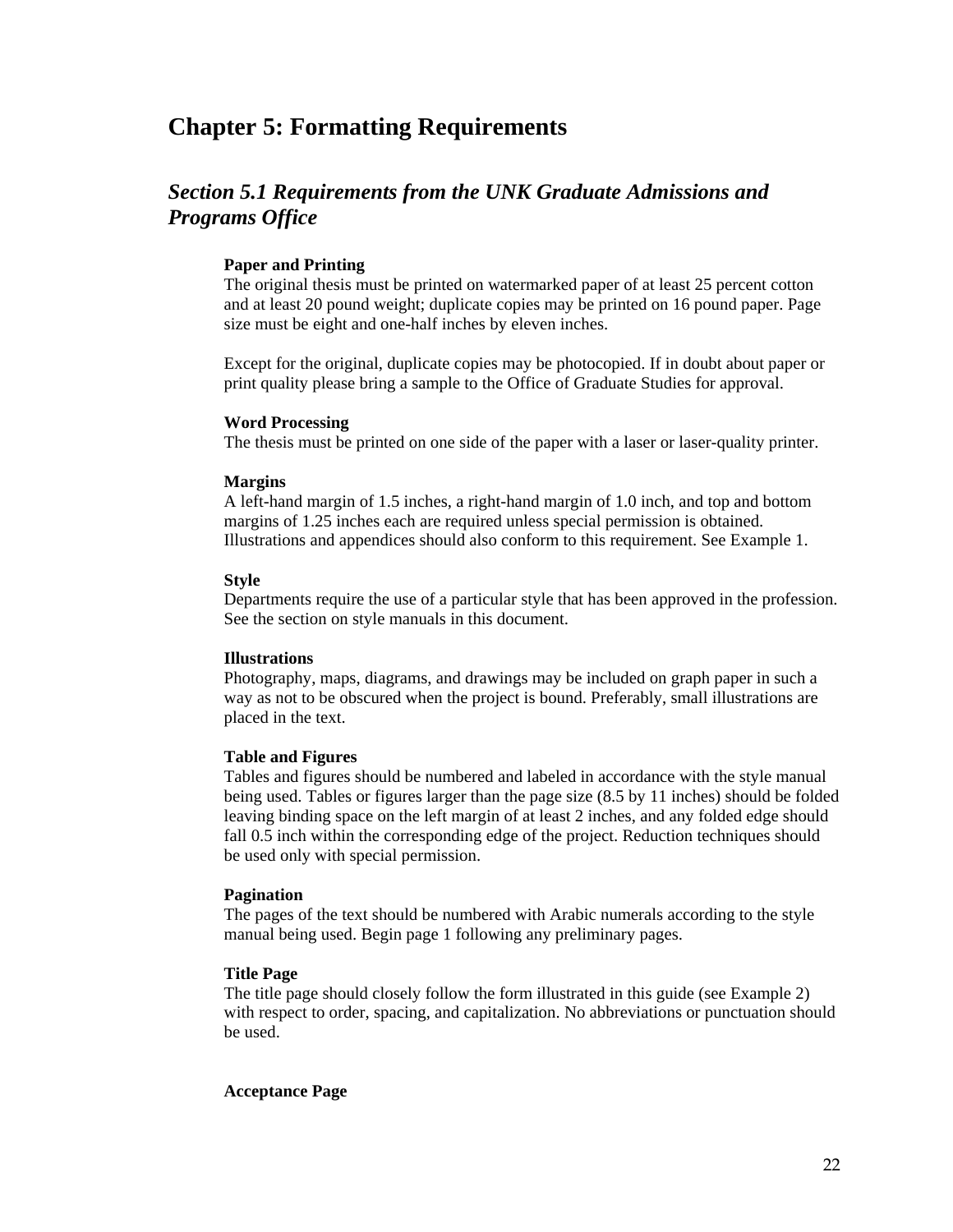An acceptance page on watermarked paper of at least 25 percent cotton and at least 20 pound weight must be included following the title page. The page will be typed as part of the project. The committee chair and committee members will sign it following acceptance of the thesis by the committee at the time of the oral examination. (see Example 3)

#### **Abstract**

An abstract must be included following the acceptance page. It should follow the same guidelines for margins and spacing, and be consistent with the style manual being used. The abstract should not exceed 300 words.

#### **Table of Contents**

The thesis should include a table of contents following the title page, acceptance page, abstract, and any other preliminary pages. The Table of Contents should list all the principal topics, subdivisions, and enumerate the illustrations, tables, and figures in the order in which they are to be bound.

#### **Thesis format check, binding, copies needed, and electronic submission**

You should submit the first 10 pages of the thesis including the preliminary pages three weeks prior to graduation for a format check. The original thesis and four copies will then be submitted to the Office of Graduate Studies and Research for review and acceptance before being submitted for binding. The student is responsible for paying all binding costs. The student will be notified by the Office of Graduate Studies and Research when the copy of the thesis is ready to be picked up.

The UNK Library will retain two bound copies of each thesis, one for the Archives Collection and one for the Circulating Book Collection. An electronic version of the thesis also will be submitted for deposit with ProQuest Dissertations & Theses. The department requires a copy, as does the advisor, and one for the student.

#### *Section 5.2 Approved Style Manuals*

Style manuals provide information about preparing a master's thesis including formatting citations for endnotes, footnotes, reference lists, and bibliographies. Listed below, by department, are the style manuals approved for use when writing a master's thesis at UNK. Please consult with your advisor to insure that the style manual listed for your department has his/her approval. The UNK theses manual will take precedence over any information presented in a style manual. These style manuals are available for use in the Reference Collection on the first floor of the Calvin T. Ryan Library.

#### *Biology*

 Council of Science Editors. *Scientific Style and Format: The CSE Manual for Authors, Editors, and Publishers.* 7th ed. Reston, VA: Council of Science Editors, 2006. (Calvin T. Ryan Library Reference Collection: \*T11.S386)

*Business (MBA) Communication Disorders Counseling & School Psychology Educational Administration*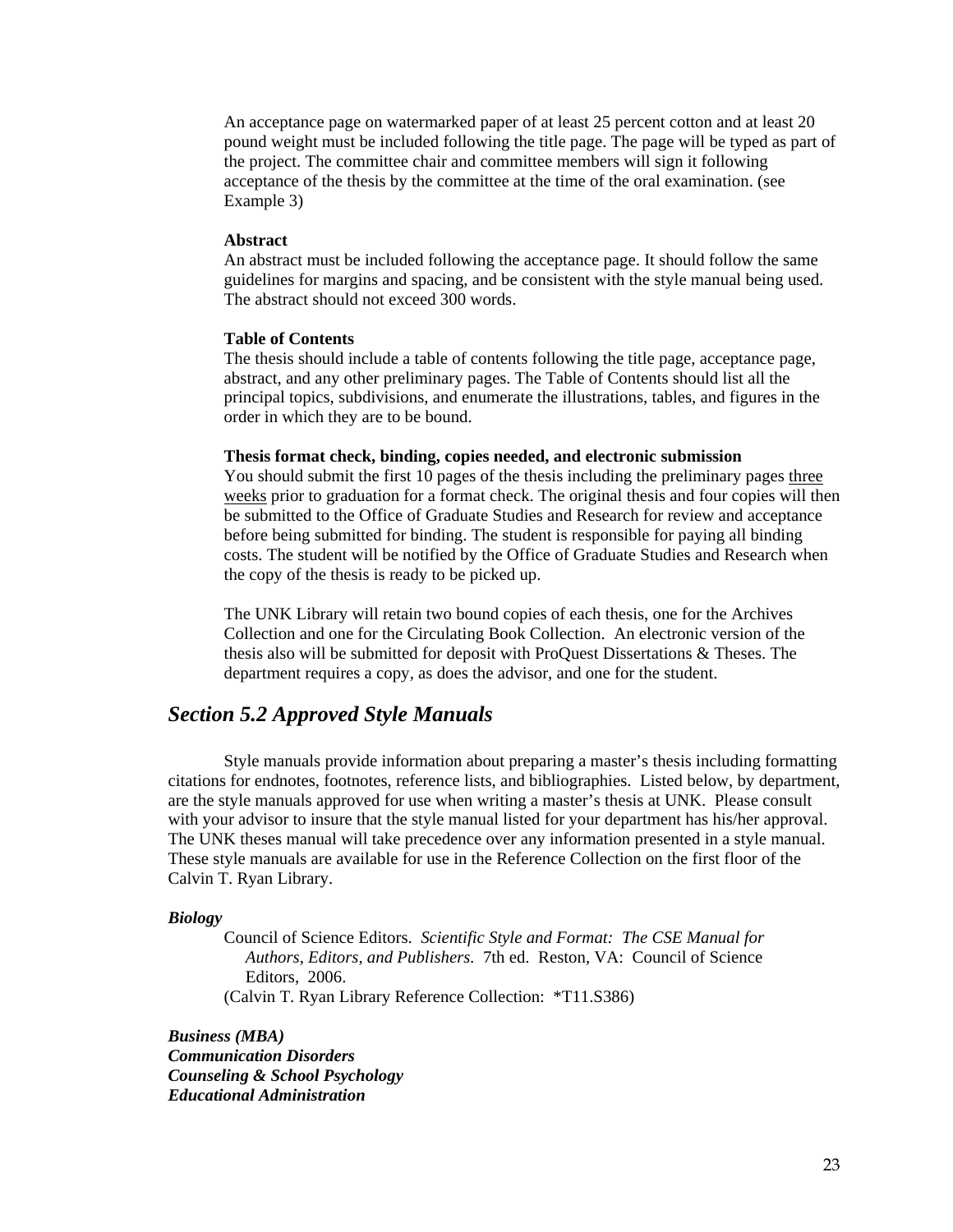#### *Teacher Education*

American Psychological Association. *Publication Manual of the American Psychological Association.* 5th ed. Washington, D.C.: American Psychological Association, 2001. (Calvin T. Ryan Library Reference Collection: \*BF76.7.P83 2001)

#### *English\**

 Gibaldi, Joseph. *MLA Style Manual and Guide to Scholarly Publishing.* 2nd ed. New York: Modern Language Association of America, 1998. (Calvin T. Ryan Library Reference Collection: \*PN147.G444 1998)

 Gibaldi, Joseph. *MLA Handbook for Writers of Research Papers*. 6th ed. New York: Modern Language Association of America, 2003. [contains most recent documentation & works cited forms that have supplanted above]

(Calvin T. Ryan Library Reference Collection: \*LB2369..G53 2003)

#### *History\**

 University of Chicago Press. *The Chicago Manual of Style.* 15th ed. Chicago: University of Chicago Press, 2003.

(Calvin T. Ryan Library Reference Collection: \*Z253.C57 2003)

 Turabian, Kate L., Grossman, John, and Alice Bennett. *A Manual for Writers of Term Papers, Theses, and Dissertations.* 6th ed. Chicago: University of Chicago Press, 1996.

(Calvin T. Ryan Library Reference Collection: \*LB2369.T8 1996)

#### *Modern Languages*

 Gibaldi, Joseph. *MLA Style Manual and Guide to Scholarly Publishing.* 2nd ed. New York: Modern Language Association of America, 1998. (Calvin T. Ryan Library Reference Collection: \*PN147.G444 1998)

#### *Physical Education*

Iverson, Cheryl, et al. *American Medical Association Manual of Style: A Guide for Authors and Editors*. 9th ed. Baltimore: Williams & Wilkins, 1998. (Calvin T. Ryan Library Reference Collection: \*R119.A533 1998)

*\* more than one manual approved*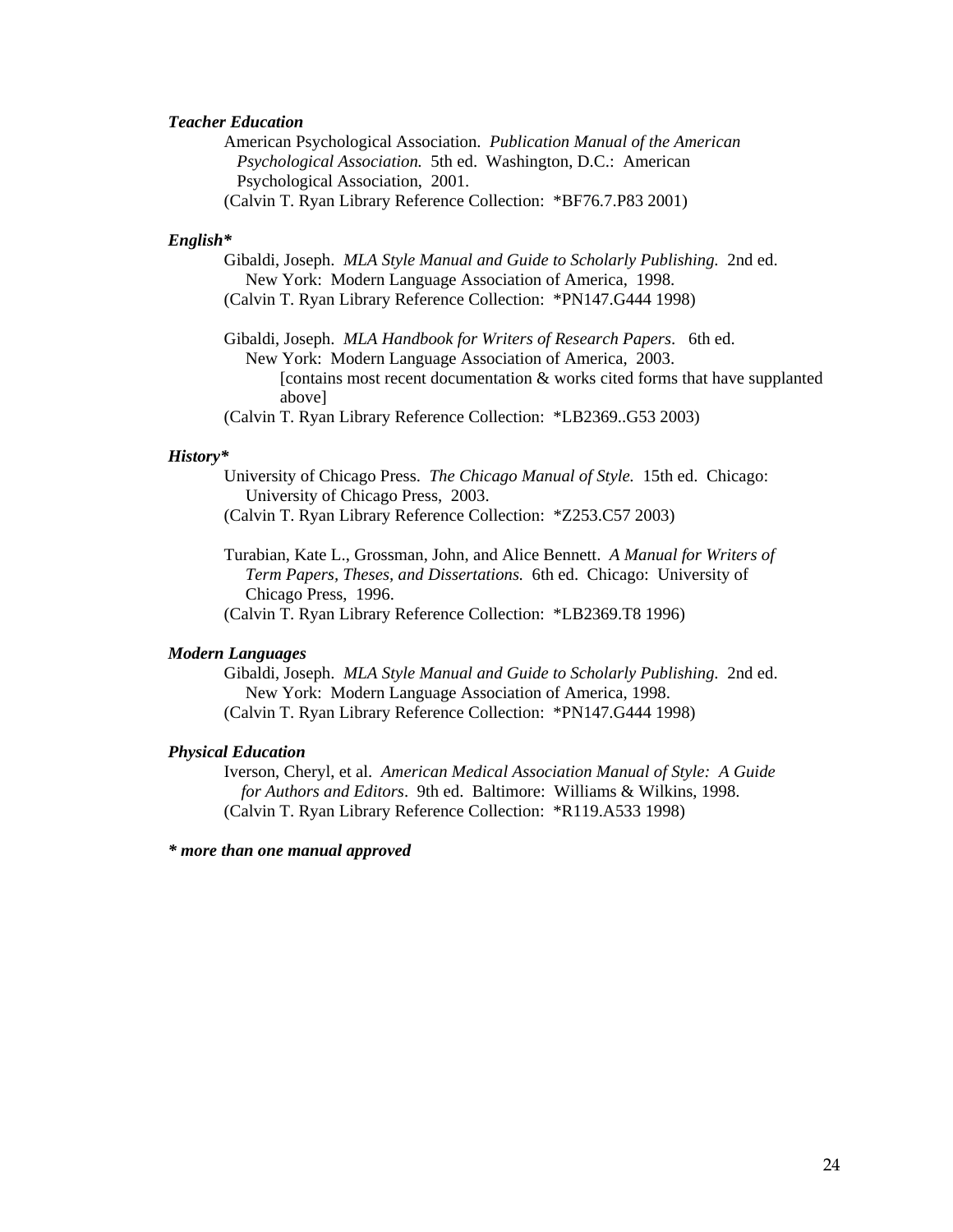#### **Subsection 5.2.1 Online Resources - Style Manuals and Writing Guides**

The online resources listed below are intended to supplement the information given in the approved style manuals. These resources provide examples of citation styles as well as information about planning, preparing, and writing a master's thesis.

APA Citation Guide - University Libraries - The Ohio State University http://www.lib.ohio-state.edu/sites/guides/apagd.html

> Examples of citations using the *Publication Manual of the American Psychological Association* (APA).

APA Style.org Frequently Asked Questions http://www.apastyle.org/faqs.html

> Information about using the *Publication Manual of the American Psychological Association* (APA).

Chicago Manual of Style Examples of Chicago-Style Documentation http://www.chicagomanualofstyle.org/tools.html

Examples of citations using the *Chicago Manual of Style.*

Chicago Manual of Style Citation Guide - University Libraries - The Ohio State University http://library.osu.edu/sites/guides/chicagogd.php Examples of citations using the *Chicago Manual of Style.* 

Citing Sources - Duke University Libraries http://library.duke.edu/research/citing/

> Examples of citations using *MLA Style Manual and Guide to Scholarly Publishing; A Manual for Writers of Term Papers, Theses, and Dissertations; Publication Manual of the American Psychological Association; The Chicago Manual of Style;* and *Scientific Style and Format: The CSE Manual for Authors, Editors, and Publishers.* Also provides information about avoiding plagiarism.

Modern Language Association Frequently Asked Questions about MLA Style http://www.mla.org/style\_faq

Information about using the *MLA Style Manual and Guide to Scholarly Publishing.*

Modern Language Association (MLA) Citation Guide - University Libraries - The Ohio State University

http://www.lib.ohio-state.edu/sites/guides/mlagd.html

Examples of citations using the *MLA Style Manual and Guide to Scholarly Publishing.* 

Research and Documentation Online - Diane Hacker http://www.dianahacker.com/resdoc/home.html

> Information about finding and documenting sources in the Humanities, Social Sciences, History, and Sciences. Also includes tips for evaluating sources, a list of style manuals, and a glossary of research terms.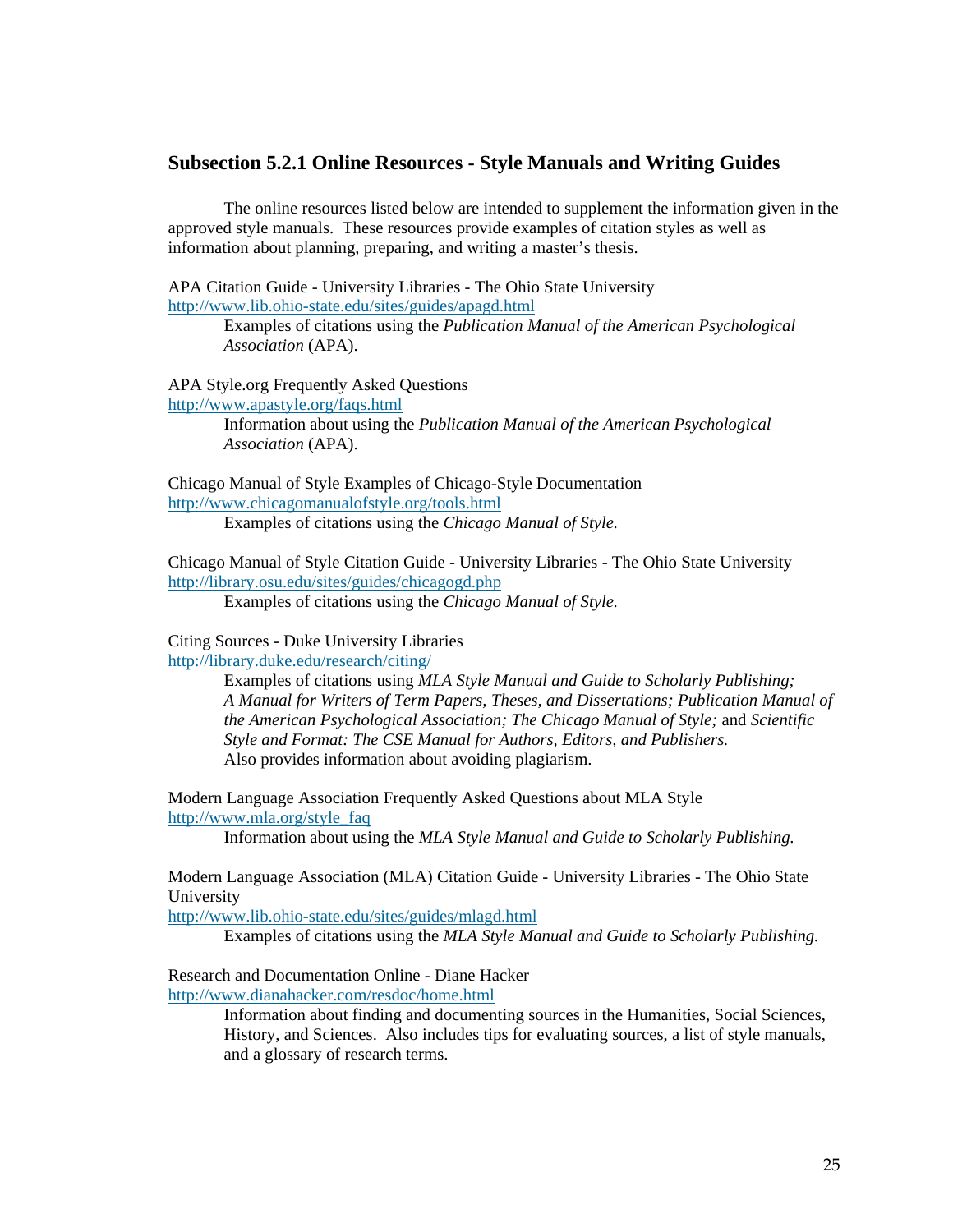Research and Documenting Sources - Purdue University Online Writing Lab http://owl.english.purdue.edu/handouts/research/index.html#writing

> Information on evaluating information sources, APA and MLA citation styles, and writing research papers.

Style Manuals and Writing Guides - Libraries and Media Services - Kent State University Library http://www.library.kent.edu/page/10603

Links to citation examples and information about *Publication Manual of the American Psychological Association; MLA Style Manual and Guide to Scholarly Publishing; The Chicago Manual of Style; A Manual for Writers of Term Papers, Theses, and Dissertations;* and *American Medical Association Manual of Style: A Guide for Authors and Editors.*

Also includes links to writing guides and examples of citations for electronic sources.

Turabian Citation Guide - University Libraries - The Ohio State University http://www.lib.ohio-state.edu/sites/guides/turabiangd.html

> Examples of citations using *A Manual for Writers of Term Papers, Theses, and Dissertations.*

The Writing Center - University of Wisconsin-Madison http://www.wisc.edu/writing/Handbook/index.html

Examples of citations using *Publication Manual of the American Psychological Association; The Chicago Manual of Style; A Manual for Writers of Term Papers, Theses, and Dissertations; Scientific Style and Format: The CSE Manual for Authors, Editors, and Publishers;* and *MLA Style Manual and Guide to Scholarly Publishing.* Also includes information on the writing process, grammar and punctuation, and avoiding plagiarism.

Writing and Presenting Your Thesis or Dissertation - S. Joseph Levine, PhD - Michigan State University

http://www.learnerassociates.net/dissthes/

Information on preparing a proposal, writing a thesis or dissertation, and defending a thesis or dissertation.

Writing Resources/Style Manuals - University Libraries - The Pennsylvania State University http://www.libraries.psu.edu/gateway/referenceshelf/writ.htm

Links to citation examples and information about *American Medical Association Manual of Style: A Guide for Authors and Editors; Publication Manual of the American Psychological Association; The Chicago Manual of Style; Scientific Style and Format: The CSE Manual for Authors,Editors, and Publishers; MLA Style Manual and Guide to Scholarly Publishing;* and *A Manual for Writers of Term Papers, Theses, and Dissertations.* 

Also includes links to information about citing electronic sources, writing and grammar guides, and plagiarism and copyright.

Writing Theses and Dissertations - Jennifer Hillman Helgren and David Parker - Claremont Graduate University

http://www.cgu.edu/pages/880.asp

Information about choosing a topic, writing a proposal, conducting research, the writing process, organizing, revising, and time management.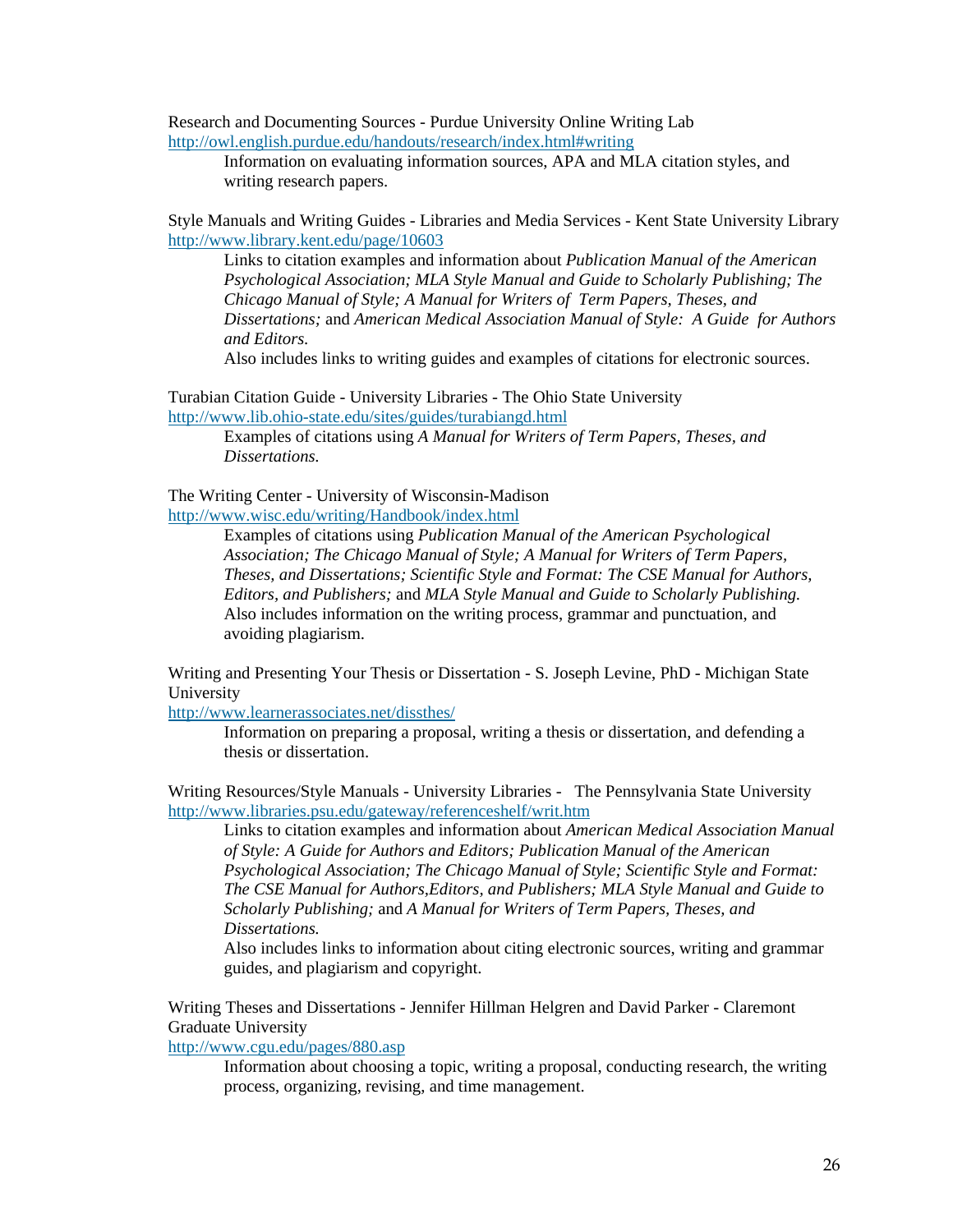## **Subsection 5.2.2: Forms and Examples of Thesis pages**

The following form can be found at: http://www.unk.edu/uploadedfiles/academics/gradstudies/resources/tfss.pdf

S).



**Graduate Studies and Research** 

#### **Proposed Supervisory Committee** for Theses, Field Studies, and Scholarly Studies

|                                                                                                                                                                                                                                      | and the control of the control of the control of the control of the control of<br><b>NUID</b><br>the company of the company of the company of                                                                                                                                                                       |  |
|--------------------------------------------------------------------------------------------------------------------------------------------------------------------------------------------------------------------------------------|---------------------------------------------------------------------------------------------------------------------------------------------------------------------------------------------------------------------------------------------------------------------------------------------------------------------|--|
| Major Department <b>Executive Contract Contract Contract Contract Contract Contract Contract Contract Contract Contract Contract Contract Contract Contract Contract Contract Contract Contract Contract Contract Contract Contr</b> | <b>Degree Sought</b><br>– − <sub>9</sub> , ∪⊌ ∪UUGITI<br>(MA, MAEd, MBA, MS, MSEd, EdS)                                                                                                                                                                                                                             |  |
| Advisor's Signature                                                                                                                                                                                                                  |                                                                                                                                                                                                                                                                                                                     |  |
| <b>Committee Members**</b>                                                                                                                                                                                                           | <b>Department</b><br><b>Graduate Faculty</b><br><b>Member</b>                                                                                                                                                                                                                                                       |  |
|                                                                                                                                                                                                                                      | <u> 1980 - Jan James John Stone (</u> † 1980)                                                                                                                                                                                                                                                                       |  |
|                                                                                                                                                                                                                                      |                                                                                                                                                                                                                                                                                                                     |  |
|                                                                                                                                                                                                                                      | **The committee will be composed of the following graduate faculty members: (a) the candidates thesis professor who will serve as chair, (b) one other<br>member representing the candidate's major department, (c) a third member representing a related field in the college in which the candidate's major field |  |
|                                                                                                                                                                                                                                      | is located, (d) a fourth member selected at large from the University of Nebraska Graduate Faculty.                                                                                                                                                                                                                 |  |
|                                                                                                                                                                                                                                      |                                                                                                                                                                                                                                                                                                                     |  |
|                                                                                                                                                                                                                                      | Chair, Graduate Program Committee                                                                                                                                                                                                                                                                                   |  |
|                                                                                                                                                                                                                                      | I agree to serve on the supervisory committee for this student who is working on his/her<br>Master's or Specialist's degree. (Please sign your name).                                                                                                                                                               |  |
|                                                                                                                                                                                                                                      | Chairperson                                                                                                                                                                                                                                                                                                         |  |
|                                                                                                                                                                                                                                      |                                                                                                                                                                                                                                                                                                                     |  |
|                                                                                                                                                                                                                                      |                                                                                                                                                                                                                                                                                                                     |  |
| Recommended by                                                                                                                                                                                                                       |                                                                                                                                                                                                                                                                                                                     |  |

11/07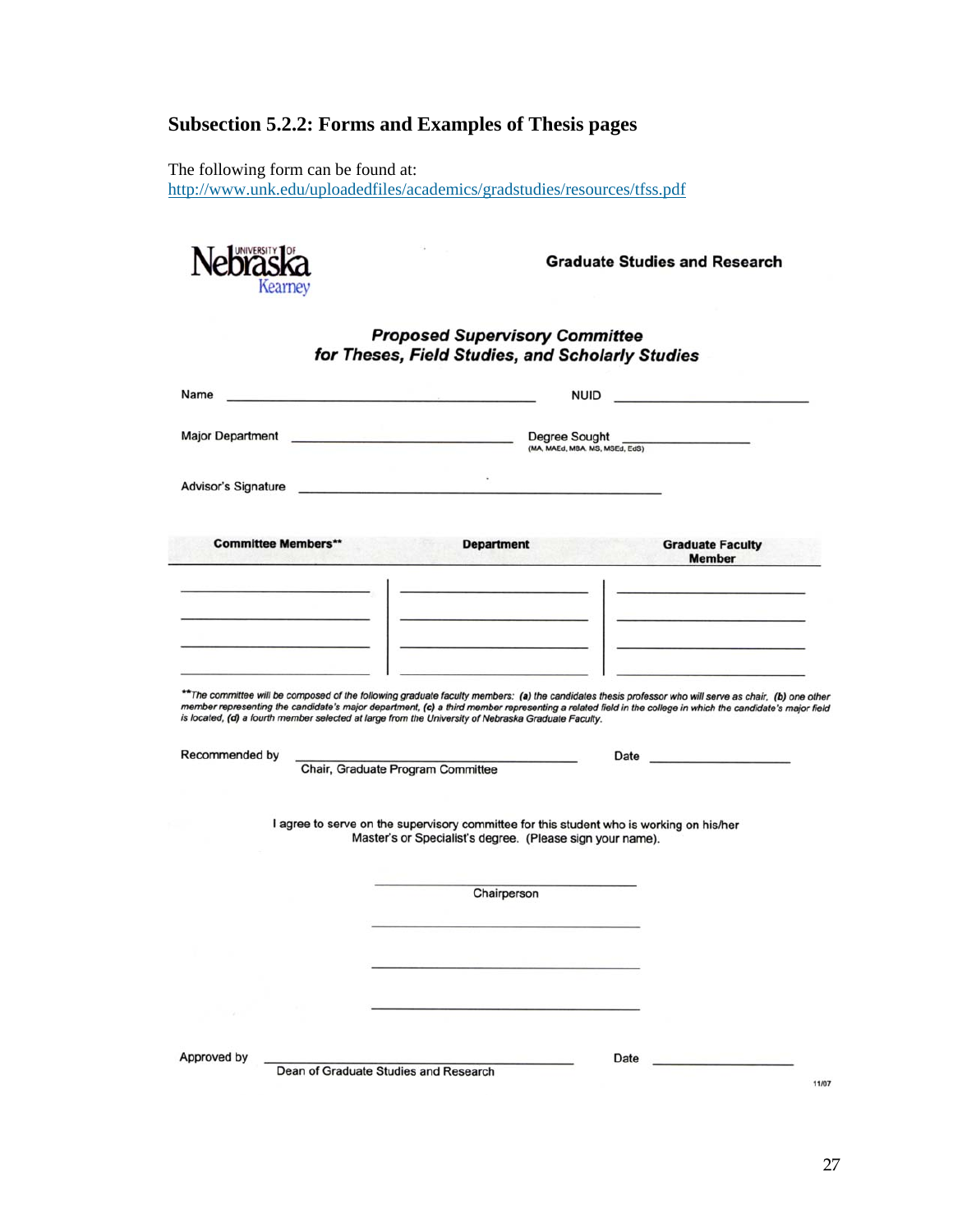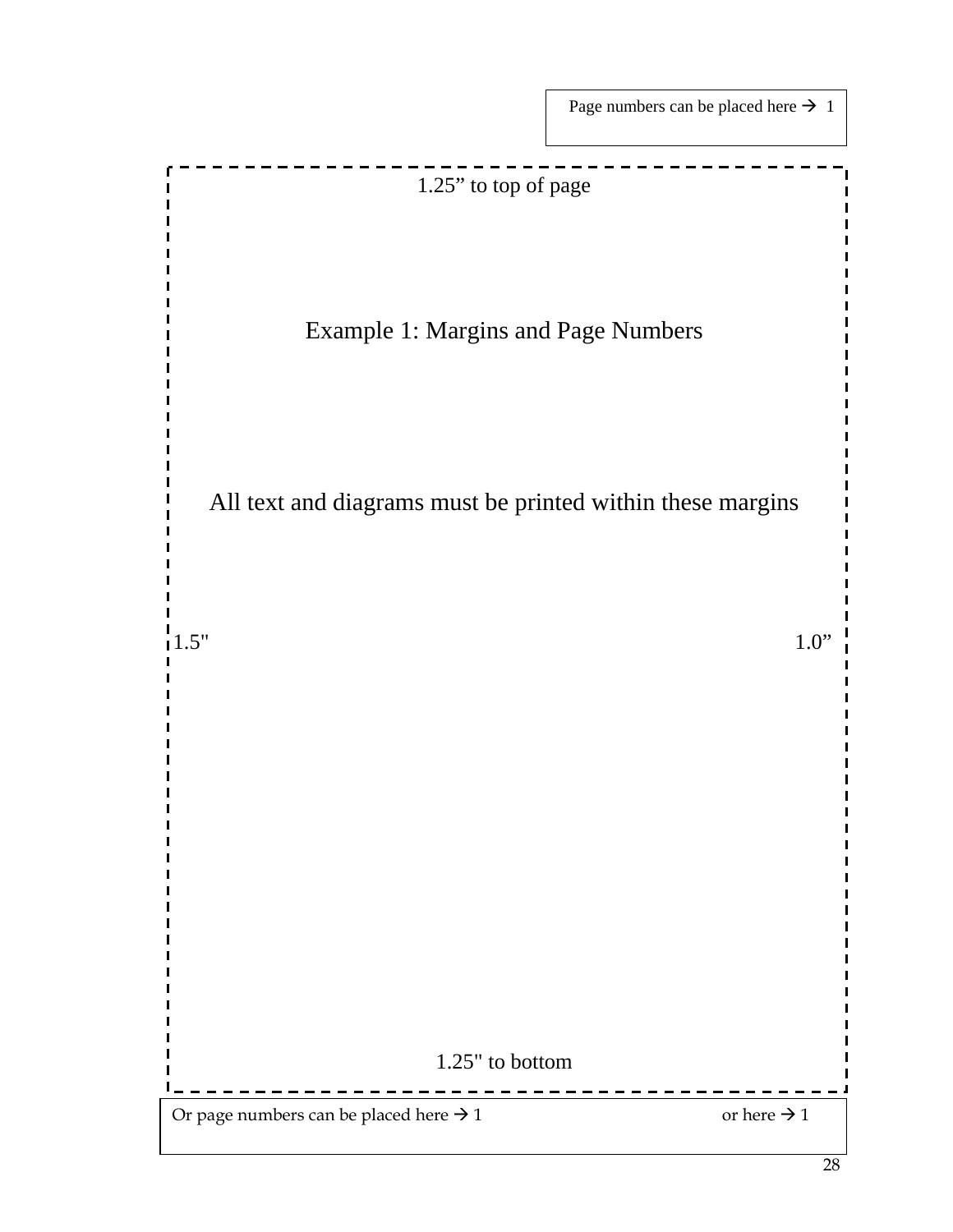Example 2: Title Page

## (TITLE OF THESIS) (ALL CAPS)

## A Thesis

Presented to the Graduate Faculty of the (your department) Department and the Faculty of the Graduate College University of Nebraska

> In Partial Fulfillment of the Requirements for the Degree (Name of Degree) University of Nebraska at Kearney

> > By (Name of Student) (Month and Year)